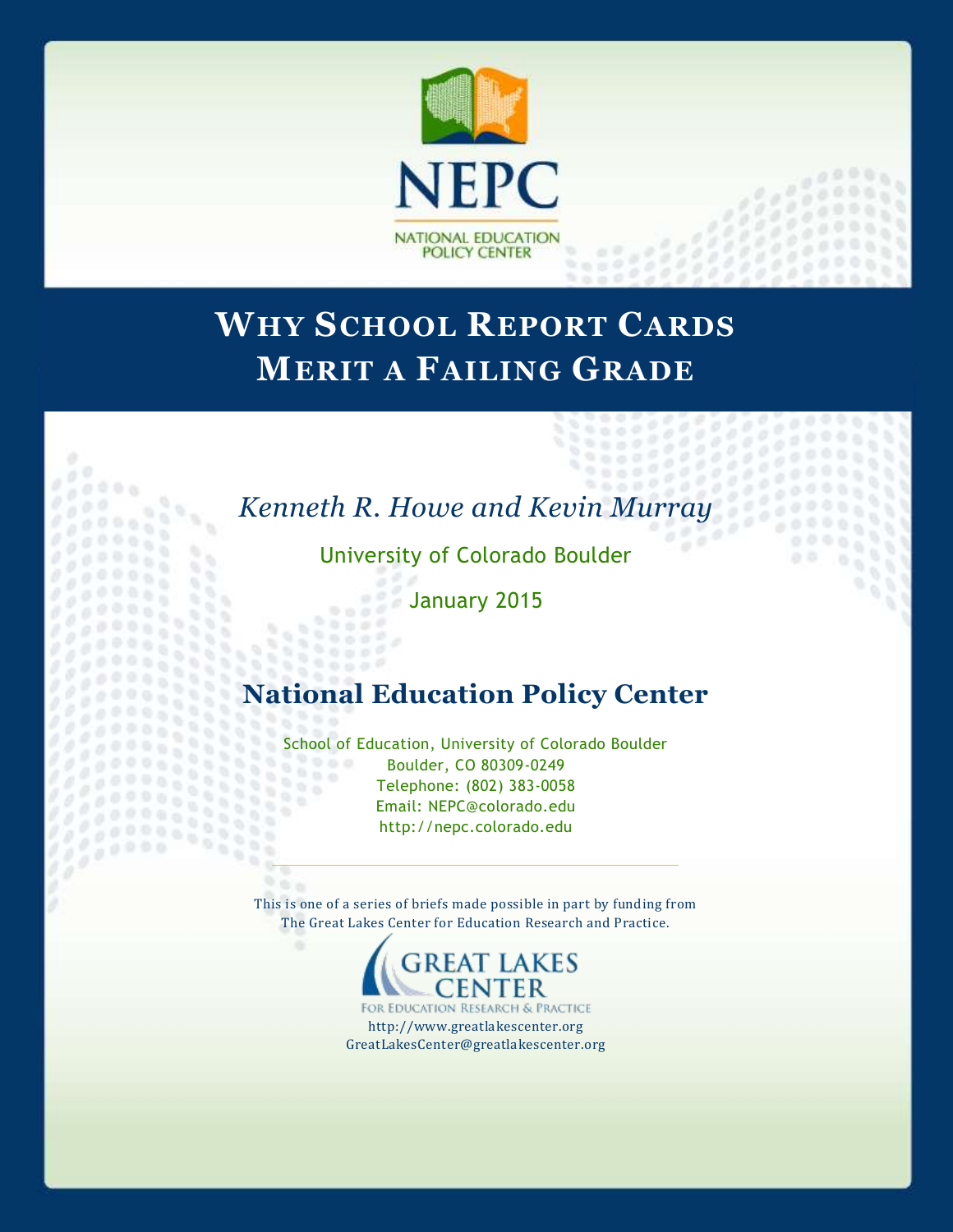**Kevin Welner** *Project Director*

**Patricia H. Hinchey** *Academic Editor*

**William Mathis** *Managing Director*

**Erik Gunn** *Managing Editor*

Briefs published by the National Education Policy Center (NEPC) are blind peer -reviewed by members of the Editorial Review Board. Visit http://nepc.colorado.edu to find all of these briefs. For information on the editorial board and its members, visit: http://nepc.colorado.edu/editorialboard.

Publishing Director: **Alex Molnar**

#### **Suggested Citation:**

Howe, K.R. & Murray, K. (2015). *Why School Report Cards Merit a Failing Grade.* Boulder, CO: National Education Policy Center. Retrieved [date] from http://nepc.colorado.edu/publication/why-school-report-cards-fail.

*This material is provided free of cost to NEPC's readers, who may make non-commercial use of the material as long as NEPC and its author(s) are credited as the source. For inquiries about commercial use, please contact NEPC at nepc@colorado.edu.*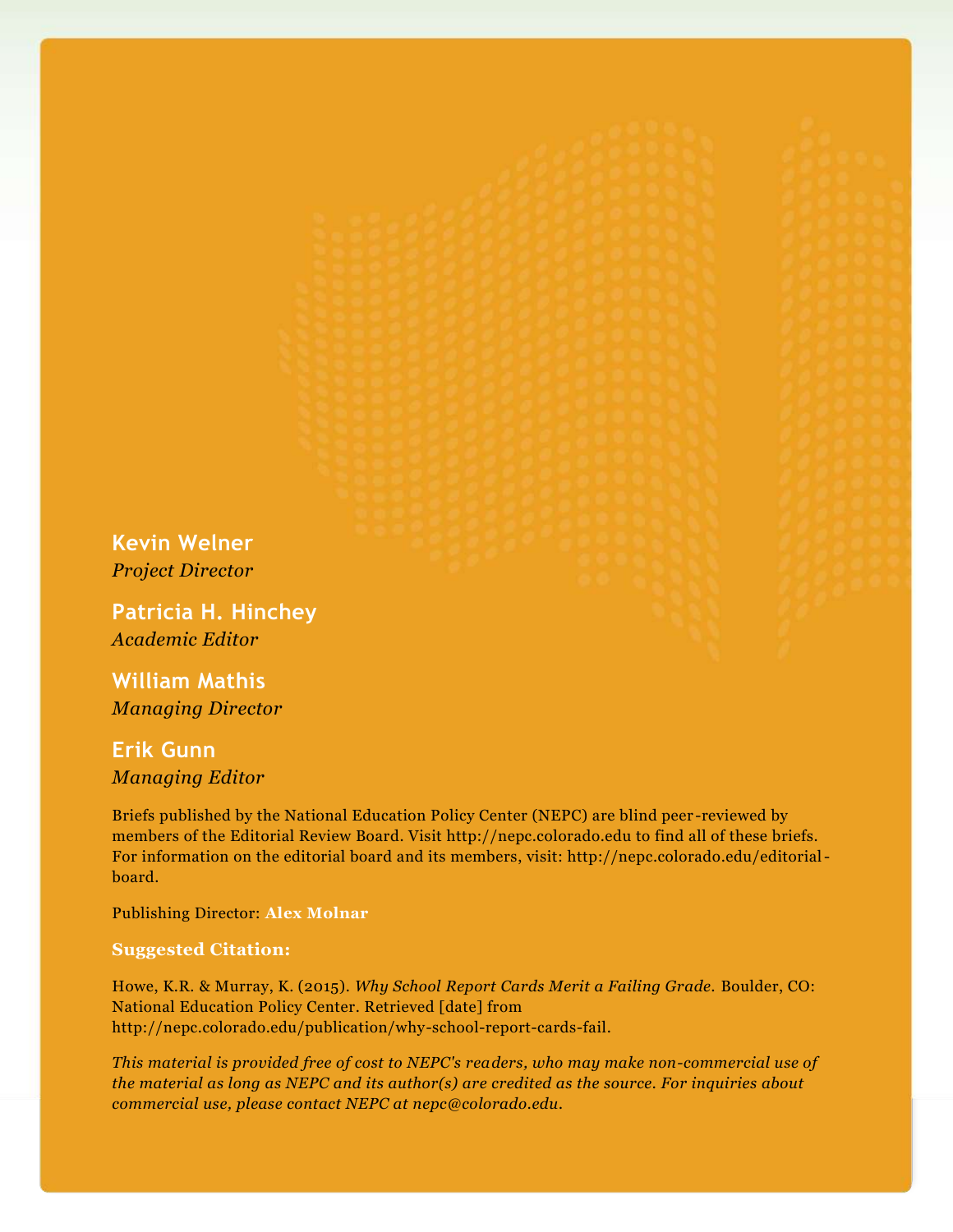# WHY SCHOOL REPORT CARDS MERIT A FAILING GRADE

*Kenneth R. Howe and Kevin Murray, University of Colorado Boulder*

### **Executive Summary**

Sixteen states have adopted school report card accountability systems that assign A-F letter grades to schools. Other states are now engaged in deliberation about whether they, too, should adopt such systems.

This brief examines A-F accountability systems with respect to three kinds of validity. First, we examine whether or not they are *valid as a measure*. That is, do these systems validly measure school quality? Second, we examine whether or not they are *valid as a policy instrument*. That is, how far do A-F accountability systems fulfill the stated aims of their proponents—empowering parents, providing "simple" and "common sense" measures of educational quality, and so on? Third, we examine whether or not A-F systems are *valid as a democratic framework*. That is, how well do these systems align with the broader goals of educating students for democratic citizenship and of incorporating parents and community members in democratic deliberation about policies for their public schools? We find that A-F accountability systems are invalid along each of these lines.

*The Validity of School Reports Cards as Measure of School Quality*. Despite the proliferation of A-F grading systems, there has been little credible research on whether letter grades validly measure and express school quality. We identify substantial problems with letter grades as a measure of school quality. Expressing school quality via a single composite grade is flawed. It is by no means clear what a single grade can mean across a diverse array of criteria that include achievement, attendance rates, dropout rates, and advanced class offerings. Little attention is devoted to justifying how these diverse criteria are combined to create a single letter grade. Further, expressing school quality on a crude five-point, A-F categorical scale produces considerable imprecision. Schools with the same grade are represented as equivalent when they can differ substantially. Within the five categories, differences are rendered invisible, and there is no way of knowing if the difference, for example, between an "F" and a "D" is of the same magnitude as the difference between a "D" and a "C."

*The Validity of School Report Cards as a Policy Instrument.* There are strong reasons to doubt that A-F school grades fulfill the stated aims articulated by their proponents. Proponents argue that letter grades provide clear and simple information about school performance. But while a grade is superficially clear and simple, it is not necessarily "about school performance," in the sense that the superficial understanding can reflect patently invalid representations of school quality. Proponents argue further that letter

http://nepc.colorado.edu/publication/why-school-report-cards-fail **i** *of* iii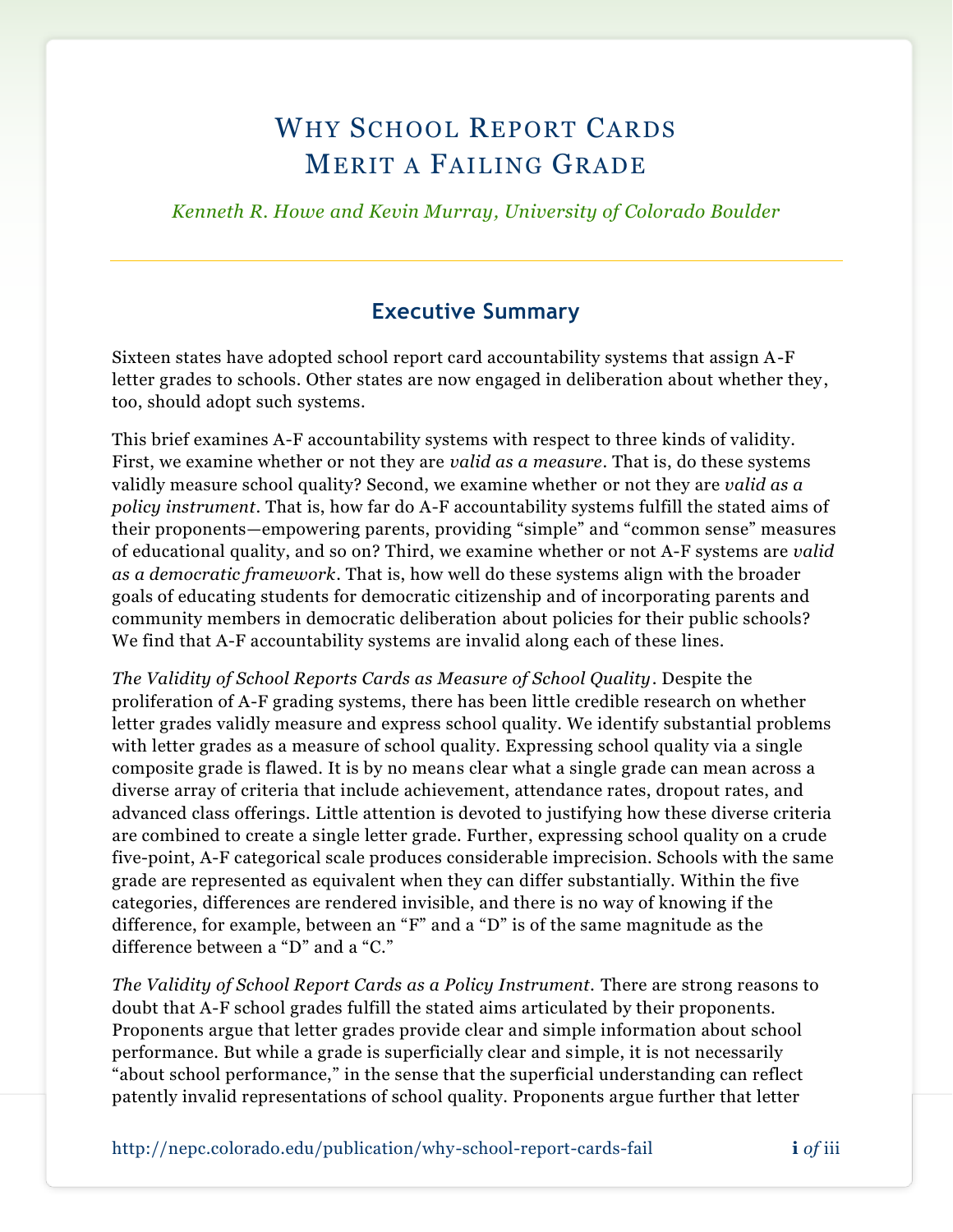grades empower parents and citizens to participate in decisions about schooling. But we find that these grades are more likely to alienate parents from democratic participation in the education of their children than to promote healthy school involvement. Finally, proponents argue that letter grades drive school improvement. But the grading systems neglect the central causes of aggregate school performance, such as community, family and school resources. This renders the grading systems ill-suited to drive school improvement.

*The Validity of School Report Cards as a Democratic Assessment Framework.* Schools have a central place in preparing democratic citizens who are able to engage in collaborative democratic deliberation. These citizens, in turn, play a fundamental role in deciding how future schools and society ought to be constructed. Yet no state A-F system measures directly the educational outcomes required to foster an effective democratic citizenry: civic engagement, the ability to engage with diverse others in democratic deliberation, or weighing evidence carefully and revising our beliefs when warranted. Except tangentially, these grades cannot tell us whether schools succeed in preparing students to be good democratic citizens. Schools that are granted "A" letter grades in existing accountability systems could fail to meet these democratic educational ends, while schools given "F" letter grades might well meet them. Broadly, A-F letter grades do little to promote democratic educational outcomes and indeed risk crowding these outcomes out of schooling. Thus they are invalid *as a democratic framework*.

#### **Recommendations**

We endorse three recommendations offered recently by other researchers who examined the validity of one state's school report card systems:<sup>1</sup>

- Eliminating "the single grade, which cannot be composed without adding together unlike elements and promoting confusion and misunderstanding."
- Developing "a report card format that uses multiple school indicators that more adequately reflect a school performance profile."
- Enlisting the services of assessment and evaluation experts in designing school accountability systems.

We find these recommendations sound, but we suggest supplementing them with two recommendations that take into consideration the need to consider the role and responsibilities of an educational system within a democratic society. Accordingly, in determining accountability systems for schools, policymakers should:

 $\overline{a}$ 1 The Oklahoma Center for Education Policy and The Center for Educational Research and Evaluation. (January 2013). An examination of the Oklahoma state department of education's report card. Norman and Stillwater, OK: OCEP and CERE;

The Oklahoma Center for Education Policy and The Center for Educational Research and Evaluation. (October 2013). *Oklahoma school grades: Hiding "poor" achievement*. Norman and Stillwater, OK: OCEP and CERE.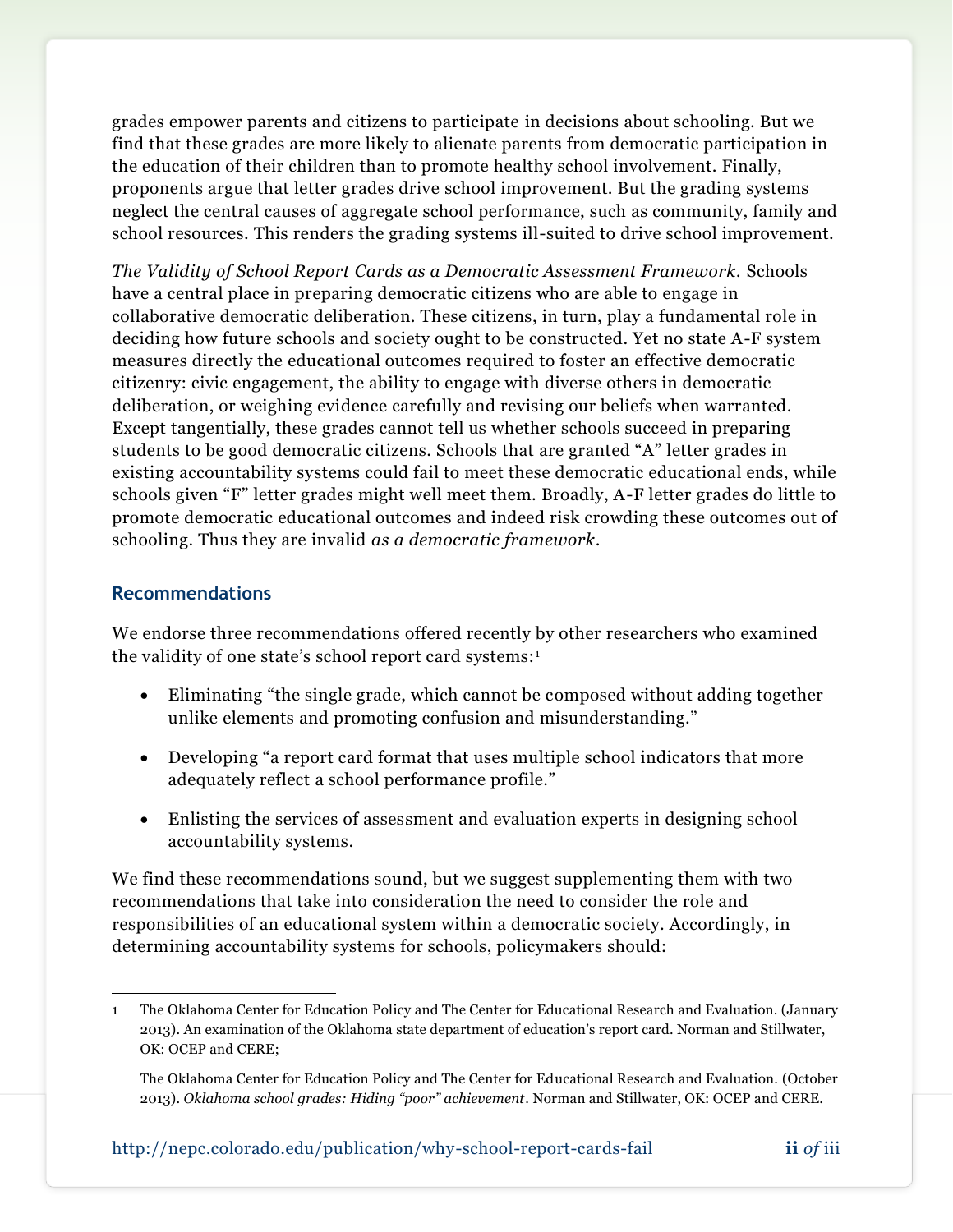- Enable democratic deliberation over the many possible purposes of schooling in a democratic society before determining assessment criteria. This would facilitate the use of indicators of "school quality" that reflect authentic conversation and the voices and experiences of all members of our democratic society.
- Ensure that accountability systems promote, rather than neglect or inhibit, the formation of democratic character—which must be consciously cultivated. While democratic outcomes may not be the only legitimate goal for public schools, they surely should be counted among the most essential.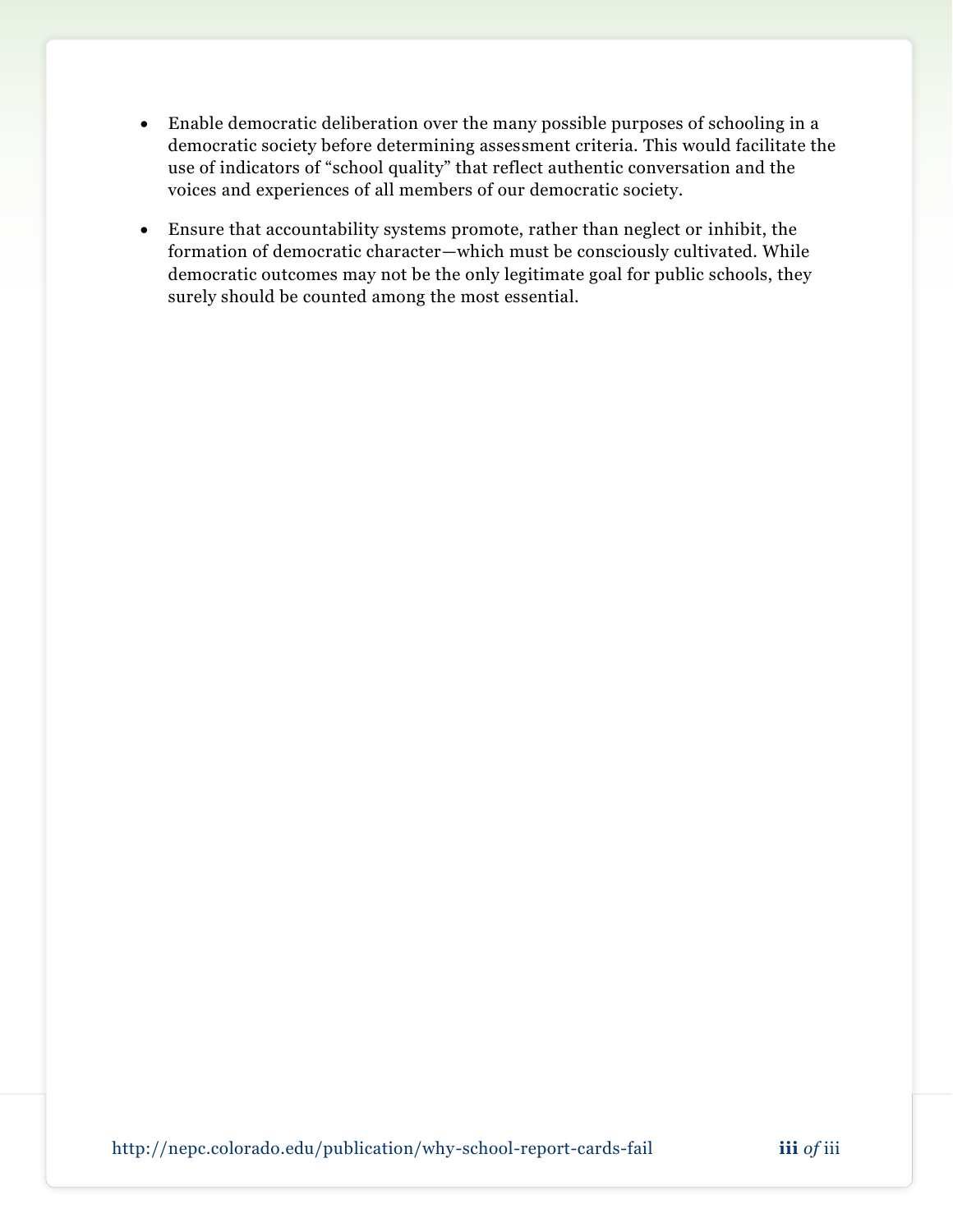# WHY SCHOOL REPORT CARDS MERIT A FAILING GRADE

### **Introduction**

Sixteen states have adopted accountability systems that assign A-F grades to schools.<sup>1</sup> Other states are now engaged in deliberation, often contentious,<sup>2</sup> about whether they, too, should adopt such systems, and how such systems should be conceived and implemented. Measures used to determine A-F grades for schools vary by state but often include graduation rates, ACT/SAT participation and scores, standardized student achievement test scores, growth in academic test scores, and attendance rates.

A-F grades have associated rewards and punishments, which vary by state. In Florida, for example, the Opportunity Scholarship Program allows students who have attended schools earning either one "F" or three consecutive years of "D" grades to exit and enroll in higherperforming public schools within their district or any other district in the state, provided space is available.<sup>3</sup> The A-F accountability system in Indiana requires the State Board of Education to intervene with a menu of options in schools that have received an "F" grade for six consecutive years. Options include merging the school with a nearby higher performing school, assigning a "special management team" to operate all or some part of the school, closing the school, and revising the school's improvement plan, among others.<sup>4</sup> Such state sanctions are examples of *direct* or *bureaucratic* accountability—systems where state officials determine rewards and punishments.

Typically, however, A-F school grading systems also incorporate *market* accountability systems that allow parents and students to make choices about leaving one particular school for another, taking funding with them. Vehicles for market accountability are often choice and voucher programs. For example, the Indiana Choice Scholarship Program provides eligible students with state funding for partial or full tuition costs at participating choice schools, including religiously affiliated schools.<sup>5</sup> Such programs make schools *indirectly* accountable; when information about their performance is disseminated in A-F grades, families decide whether or not students will remain in a school. Proponents of choice systems maintain that allowing parents to remove their children from schools receiving low grades will ultimately ensure that only high-performing schools survive.

A-F school grading systems have considerable intuitive appeal to policymakers and parents as a good way to convey the quality of schools, to foster parental participation, and to spur school improvement. There is reason to become skeptical of the validity of A-F school grading systems, however, when one considers rationales and features more carefully, as we do in this brief. Below we look closely, first, at the rationales states have offered for implementing A-F report card systems; then, we examine such systems with respect to three kinds of validity. The first is whether they are *valid as a measure*. That is, do these

http://nepc.colorado.edu/publication/why-school-report-cards-fail **2** *of* 26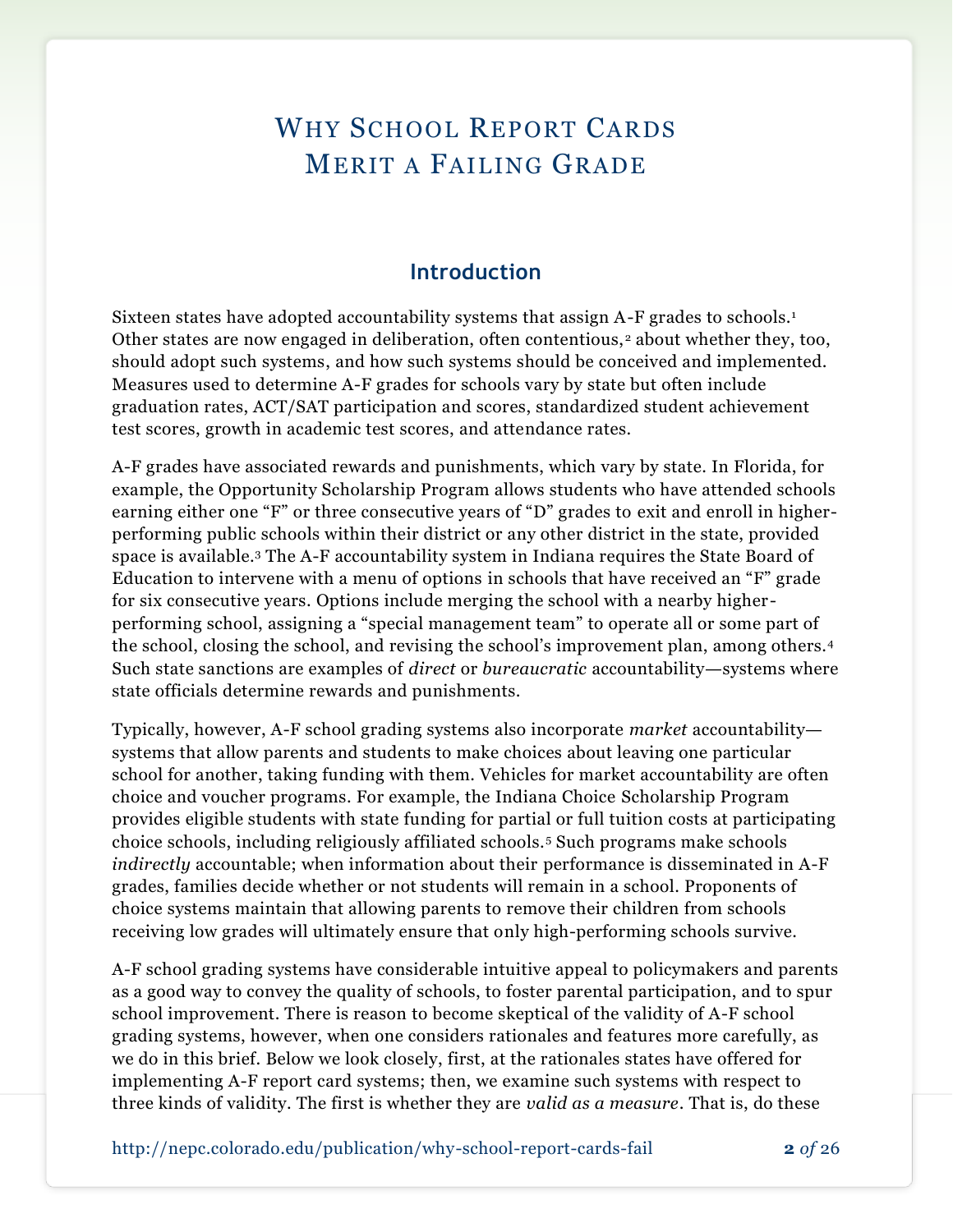systems validly measure school quality? Second, we examine whether or not A-F systems are *valid as a policy instrument*. That is, how far do A-F accountability systems fulfill the stated aims—empowering parents, providing "simple" and "common sense" measures of educational quality, and so on—of their proponents? And third, we examine whether or not A-F systems are *valid as a democratic framework*. That is, how well do these systems align with the broader goals of educating students for democratic citizenship and of incorporating parent and community members in democratic deliberation about policies for their public schools?

## **Rationales: What Claims are Made for A-F Systems?**

Implemented over the last fifteen years or so, the A-F grading systems are a somewhat recent variation within the accountability movement in public education. <sup>6</sup> Florida was the first to adopt an A-F system. Jeb Bush, then governor of Florida, worked with the state legislature to craft and implement his "A+ Education Plan" in 1999**,** which put school A-F grades at the center. Students who attended schools that received an "F" two out of four years were eligible to attend either a higher-performing public school or to receive a voucher that could be used to attend a participating private school. <sup>7</sup> While Florida policymakers have substantially revised the original A+ Plan, A-F grades remain central to Florida's accountability system. Fifteen states have now followed Florida in constructing accountability measures around A-F school grades. An important impetus for states that have implemented or are considering implementing them is the No Child Left Behind (NCLB) waiver process. Generally speaking, states that incorporate into their policies accountability mechanisms such as A-F school grades and expanded choice are more likely to be successful in receiving approval to waive the original, rigid accountability requirements of the federal NCLB policy.

Rationales given for A-F systems are strikingly similar across states, as if they reverberate in an echo chamber. Florida is frequently cited as an obvious success of A-F systems, and other states frequently cite similar—or indeed, identical—rationales when they choose the A-F path. For example, Jeb Bush's Foundation for Florida's Future argues:

Assigning a letter grade (A-F) is a way to report a school's effectiveness in a manner everyone can understand. Used along with rewards for improving schools and support for schools that need to improve, grading schools encourages them to make student achievement their primary focus. 8

Similarly, the Arizona Department of Education writes that "the A-F Letter Grade System was created to provide clear, easy to understand information to parents so that they could base their educational decisions on the best information available about the overall academic performance of schools and districts/charter holders."<sup>9</sup> And in Utah, A-F proponents contend that:

With this important accountability system in place, Utah is empowering everyone—whether school administrators, parents, classroom teachers or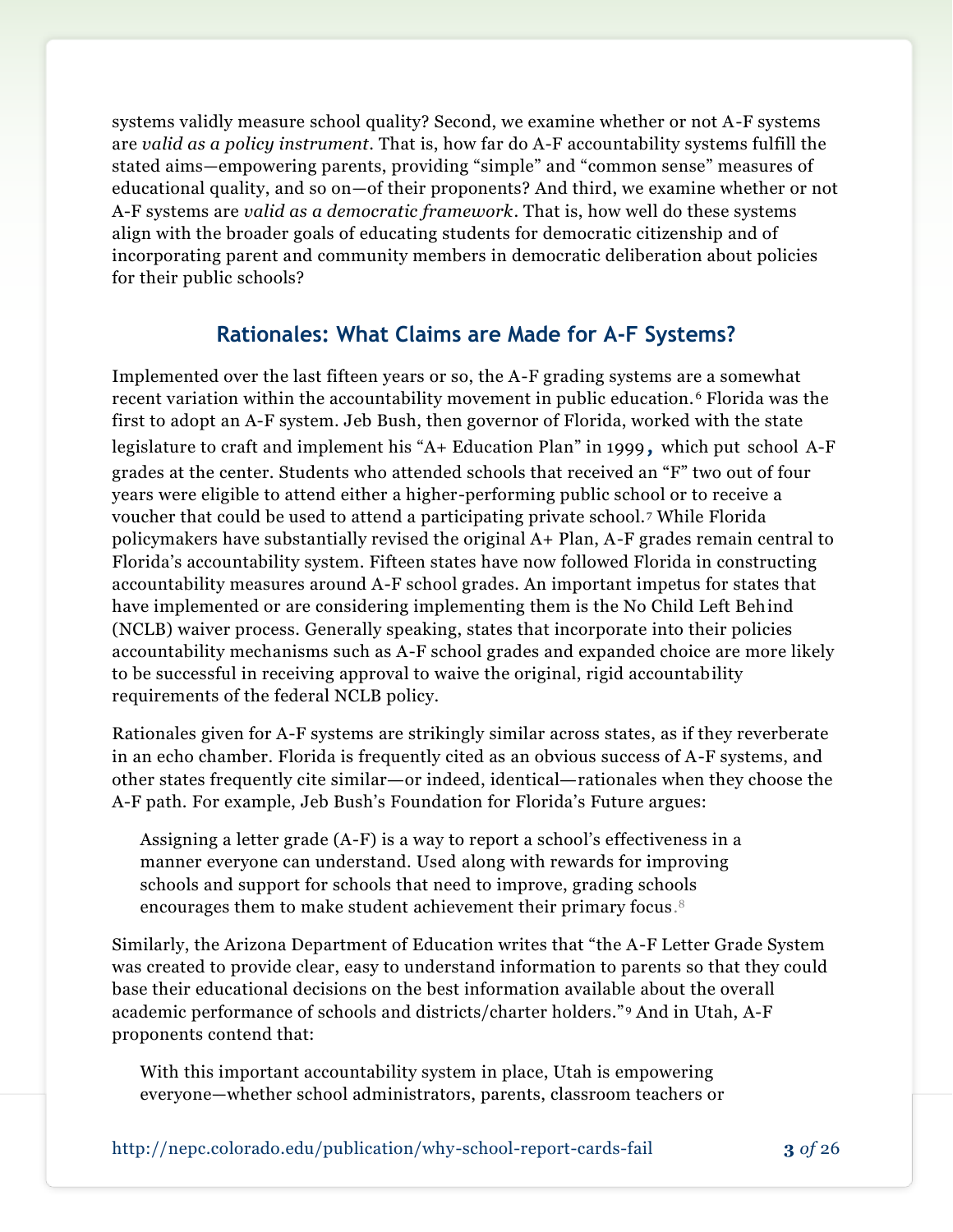citizens—to make informed choices and to identify ways to strengthen and improve all of our schools for the benefit of every student in Utah. <sup>10</sup>

School report cards, proponents suggest, "give schools a tool to encourage more parental and community involvement."<sup>11</sup> Such involvement is assumed to be important because "schools with higher levels of parent and community involvement have a better chance of succeeding."<sup>12</sup>

Making an explicit link to the Florida system, Utah's school grading website prominently features a quote from Jeb Bush—"what gets measured gets done"—and provides other rationales that reference Florida.<sup>13</sup> The Indiana Department of Education suggests that "giving schools letter grades for their performance—just as we do for our students ensures parents, students, educators and communities understand how their schools are performing."<sup>14</sup> They write further that "Indiana's A through F grading system gives parents, students, educators and communities a clear and concise assessment of how well their schools are doing." The West Virginia Department of Education echoes Indiana with: "giving schools letter grades for their performance—just as we do for our students—

ensures parents, students, educators and communities understand how their schools are performing." <sup>15</sup> And further: "West Virginia's A-F school grading system gives parents, students, educators and communities clear and concise information on how well their schools are doing."

Private organizations such as Michelle Rhee's Students First, Jeb Bush's Foundation for Excellence in Education, and the American Legislative Exchange Council (ALEC) have added significant voices to the echo chamber,

*To be meaningful, the letter grade would need to represent a school's performance pattern, but it turns out that within-school variation across subject areas fluctuates a great deal.* 

advocating for the creation of more such A-F accountability systems. Students First, perhaps the most visible and active advocate among these private organizations, now assigns A-F grades and GPA scores to states based on the extent to which they "empower parents," "elevate the teaching profession," and "spend wisely and govern well," which the organization takes to require, among other policies, assigning A-F grades to all K-12 schools.<sup>16</sup> Students First writes: "Students First believes an A-F letter-grading system that grades each K-12 school based on how well they serve their students is a powerful tool for informing parent decision-making."<sup>17</sup> ALEC has also endorsed A-F letter grades. Describing the adoption of letter grades in North Carolina, ALEC contends that A-F grades are "a crucial step toward increasing transparency in the system"; such grades, one ALEC report argues, describe school performance "on a universally understood scale." <sup>18</sup>

It appears, then, that the chorus in favor of A-F systems seems to be singing the same refrain: A-F systems are said to be clear, concise systems that let everyone know how schools are doing and encourage parents to be involved in school choices and systems. Embedded in these claims, however, are several assumptions that need to be closely

http://nepc.colorado.edu/publication/why-school-report-cards-fail **4** *of* 26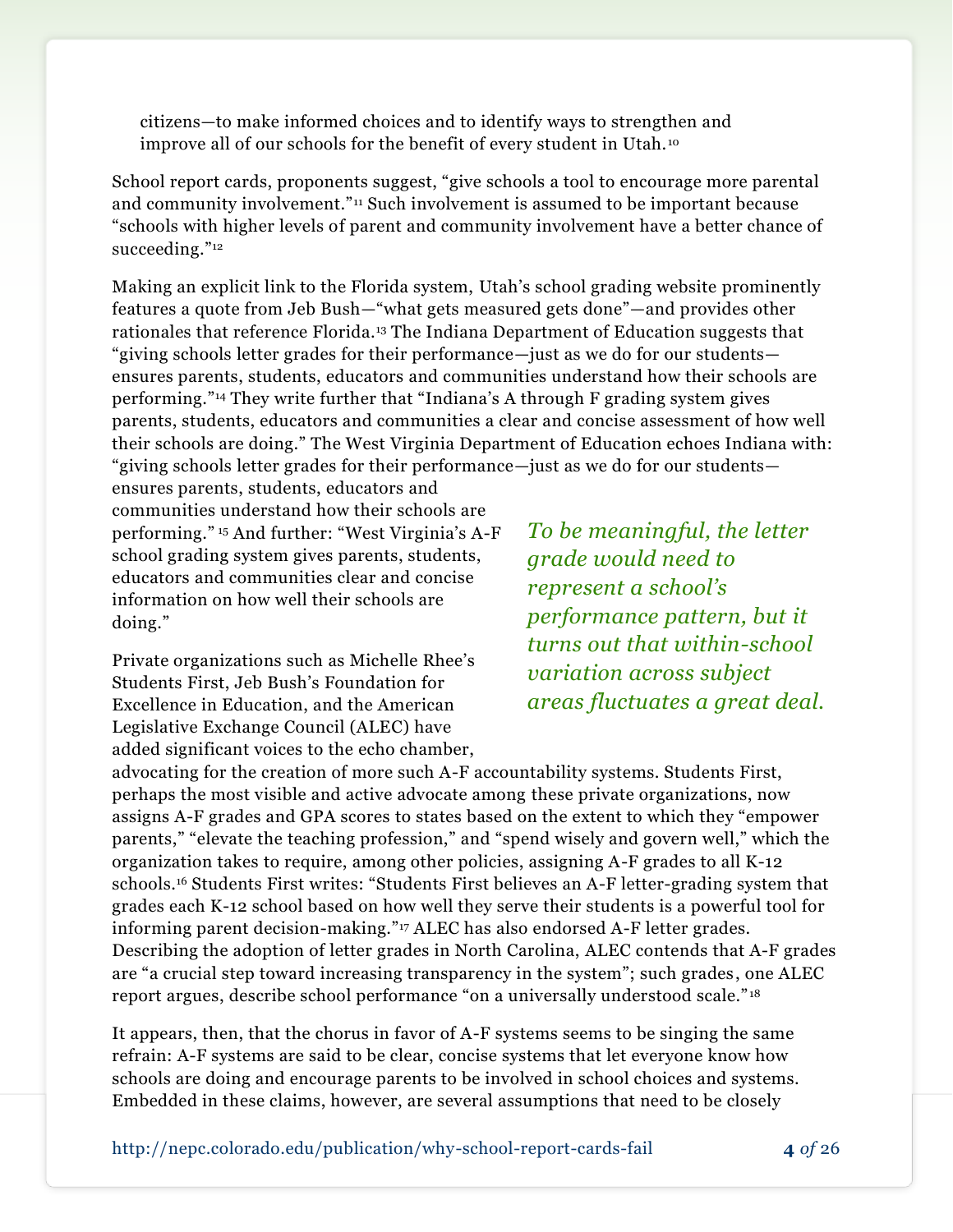examined. These include the assumption that these systems accurately and adequately measure what they purport to measure (school quality) and that they actually advance goals they purport to advance (parental empowerment, democratic engagement and citizenship, and so on). They also include the assumption that fostering the democratic aims of education need not be among the considerations that go into designing accountability systems and assessing their validity. The following segments provide a close examination of these assumptions, finding them questionable at best.

## **The Validity of School Report Cards as a Measure of School Quality**

Do state A-F school grades serve as valid indicators of school quality? Space limitations do not permit a description of each of the 16 state systems (see the Appendix for detail on individual state systems). To be sure, there are differences among state plans. Louisiana, Maine, Mississippi, and Virginia, for example, appear to be the only states that move beyond a narrow focus on reading and mathematics and include social studies proficiency in their A-F grades.

Despite their proliferation and variation, there has been little or no credible research on these state systems. What is known comes primarily from two recent reports produced by university researchers at The Oklahoma Center for Education Policy and The Center for Education Research and Evaluation.<sup>19</sup> These reports raise substantial doubts about the validity of the Oklahoma A-F system as a measure. To our knowledge, these reports supply the only careful and relatively rigorous examinations of the validity of A-F school grading systems as a measure of school quality to date, and so we rely heavily on them in this analysis.

We found that all state A-F school grading systems share four pivotal features with Oklahoma's: (1) school quality is summarized in a single composite letter grade<sup>20</sup> on (2) a five-point categorical scale (3) using proficiency levels to measure academic achievement. And (4): A-F school report cards are composite scores of unmediated outcomes. This fourth feature implicitly assumes that the school itself is primarily, if not exclusively, responsible for student performance. Because the four features are, indeed, shared across all state A-F systems, the findings from Oklahoma provide a source of criticisms that generalize relatively straightforwardly across other state systems. Questions about and criticisms of each component follow.

#### **1. A single composite grade**

A single composite score as an index of school qualities is a dubious proposition. It is by no means clear what a single grade can mean across such a diverse array of criteria achievement, attendance rates, dropout rates, advanced class offerings, and so on (see the Appendix for an illustration of the range of possible criteria). Little, if any, attention is paid to how to justify combining the diverse components of each grade to render a value on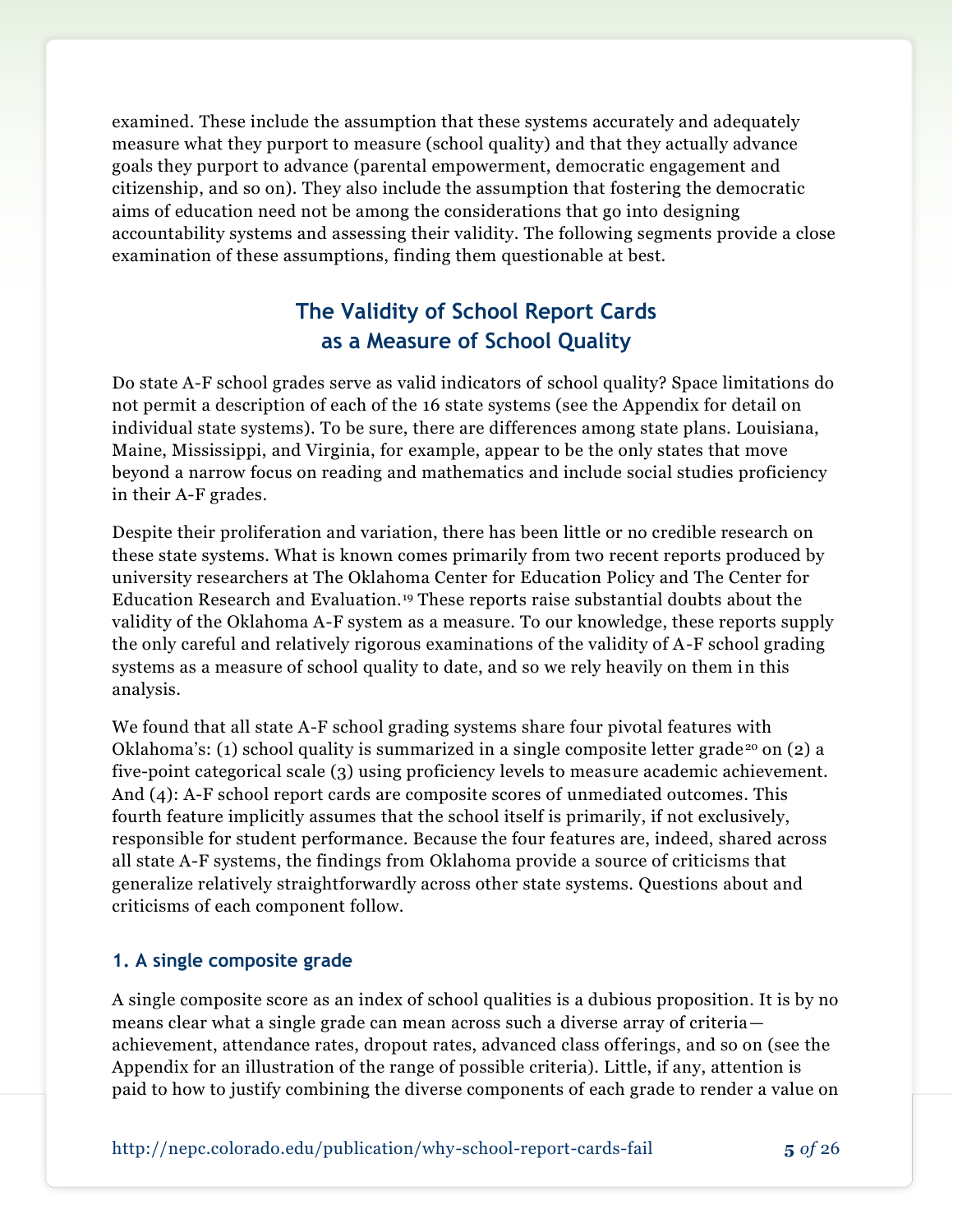the A-F scale. For example, in addition to whether or not to include attendance as a criterion, policymakers have to decide how heavily to weight it if they do: 10%? 20%? Should improvement in achievement levels be calculated, or should only raw achievement scores be included? The selection and weighting of criteria seem to have no basis other than the seat-of-the pants intuitions of policymakers woefully lacking in technical knowledge and skills.

### **2. Five-point scale**

A-F grades exemplify a crude categorical scale. This produces considerable imprecision. Schools with the same grade are represented as equivalent when they can differ substantially. Within the five categories differences are rendered invisible, and there is no way of knowing if the difference between an "F" and a "D" is of the same magnitude as the difference between a "D" and an "C," or if the difference between a "C" and "B" is of the same magnitude as the difference between a "B" and an "A." But the problem goes deeper than simply imprecise scaling. Successfully remedying the problem of the imprecision of the A-F scale assumes that the grades are potentially intelligible, if imprecise, indicators of school quality, which is by no means evident. The numerical intervals of computed composite scores that are translated into the various grades, like the weighing of the various criteria that go into the computations, have no firmer basis than unprofessional intuition. The fundamental problem here, that a more precise scale cannot remedy, is the assumption, discussed in (1), that a single composite score for school quality is meaningful.

### **3. Proficiency level as measures of academic achievement**

The Oklahoma findings reveal serious problems of imprecision and lack of interpretability associated with the use of proficiency levels to represent the academic achievement component of school grades. Thirty-three percent of Oklahoma school grades are based on student achievement values. However, the numerical test scores are grouped into only four proficiency levels: unsatisfactory, limited knowledge, proficient, and advanced. It is these calculated proficiency levels that are used in the grading formula—and also in calculations of academic growth, weighted at 34% in the grading formula. The procedure of converting original test score data to proficiency levels and using the new proficiency data to produce values for achievement and growth introduces unnecessary imprecision because it "amounts to throwing away information about examinee test performance"<sup>21</sup> and thereby masks otherwise detectable differences in student academic performance within proficiency levels.<sup>22</sup>

Such conflating of data muddies its interpretation. Empirical analysis of Oklahoma school grades revealed, for example, that there were practically no differences in average science and reading scores among "A," "B," and "C" schools. Students in "C" schools had higher average science scores than students in "B" schools. And students in "F" schools appeared to have had higher average reading and math achievement than students in "D" schools. Further, certain schools with lower letter grades performed better in mathematics than

http://nepc.colorado.edu/publication/why-school-report-cards-fail **6** *of* 26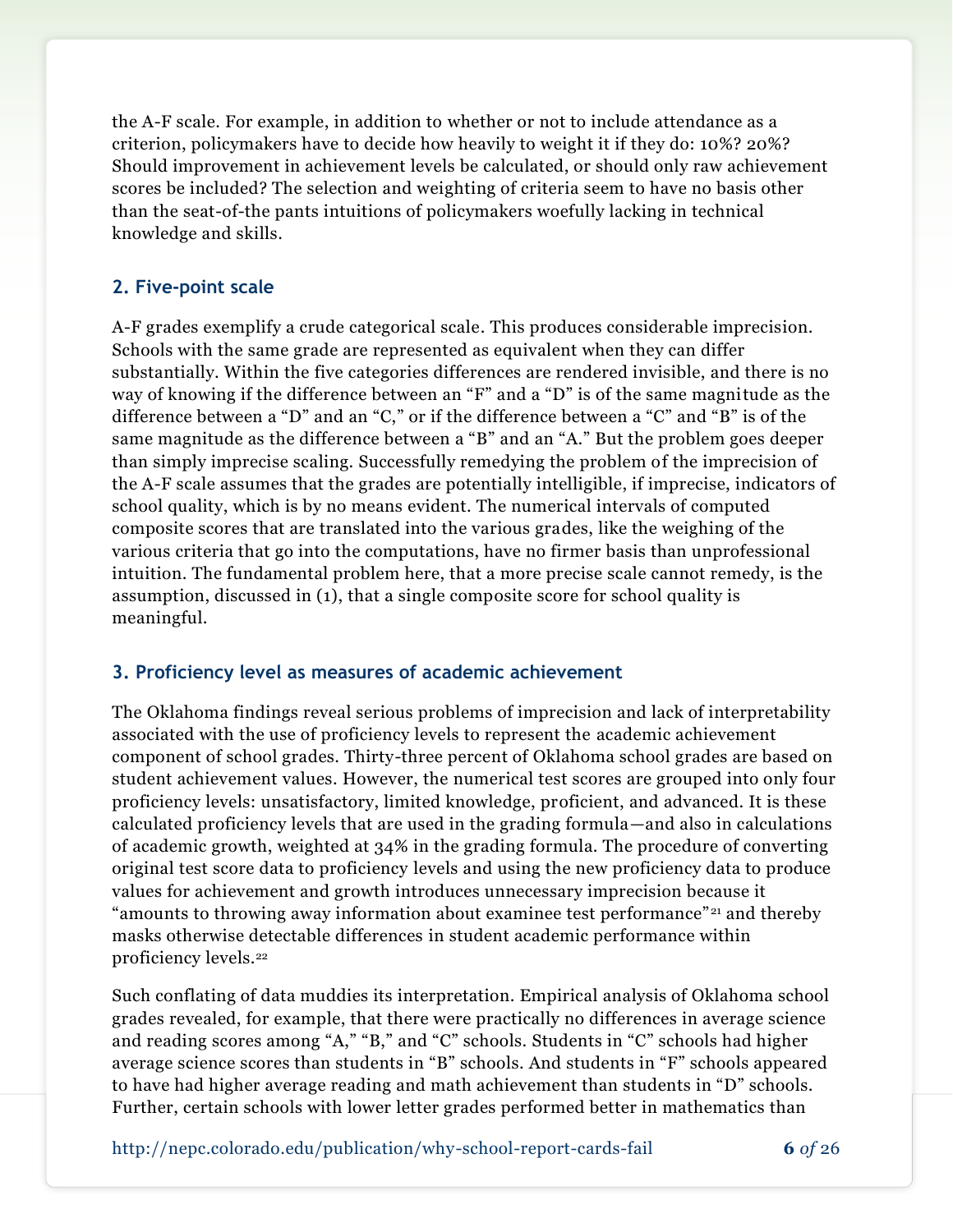schools with higher letter grades.<sup>23</sup> Here it may be asked: "If a letter grade, which is based primarily on standardized test scores,<sup>24</sup> does not necessarily tell us anything about school differences in reading, math, and science outcomes, what does it tell us?" <sup>25</sup> The answer here seems to be that it tells us very little or nothing. To be meaningful, the letter grade would need to represent a school's performance pattern, but it turns out that within-school variation across subject areas fluctuates a great deal. Thus, it is never clear what an "A" is or what an "F" indicates.<sup>26</sup>

#### **4. A-F school report cards as composite scores of unmediated outcomes**

The findings of the celebrated Coleman Report,<sup>27</sup> produced 50 years ago, have proved to be impressively robust: schools account for a remarkably small amount of the variance in student achievement scores (perceived as remarkably small in the mid-1960s).<sup>28</sup> Credible empirical research continues to show that school effects typically account for less than 30% of student academic performance.<sup>29</sup> Using only student academic performance and other isolated outcome measures to assign A-F school grades is, then, confusing—or even deceptive—because it ignores and obscures many important factors that contribute to school performance. Letter grades ignore, for example, the well-documented correlation between socioeconomic status and attendance and graduation rates,<sup>30</sup> and they attribute academic proficiency changes directly to schools that students attended only most recently.<sup>31</sup> The "primary assumption of the A-F accountability system, that student test scores can be dissected and manipulated into valid indicators of school performance, is simply false."<sup>32</sup>

Despite such weaknesses, A-F school report cards are one among many school accountability systems spawned by No Child Left Behind's mania for assessment. State after state claims that school grades are intuitive and easy for parents and the public to understand, since they are analogous with subject matter grades, with which virtually everyone is familiar. School grades are thus touted as providing valuable information to parents in their decision-making about schools, facilitating increased and more effective participation on their part, and ultimately fostering school improvement.

These are largely claims about the validity of A-F school grading as a policy instrument, the topic of the next section. However, we make the preliminary observation here that it is unlikely that such grading systems can accomplish purported policy objectives if they fail on the prerequisite of validity—if they do not in fact accurately measure school quality. And they do in fact fail: as we show above, they do not and cannot provide an accurate assessment of school quality. Although there is some evidence that parents do, indeed, find school report cards useful in evaluating schools, especially when presented with appealing graphics,<sup>33</sup> this is a case in which the perceived "face validity" of school report cards—the intuitive perception of validity—surely goes awry. "If [an A-F grading system] seems easy to understand, it is only because the use of a single indicator to represent something complex is familiar. We are used to letter grades. A truly comprehensive evaluation system is best not boiled down to a single value because it masks the very complexity it is trying to capture."<sup>34</sup> The formulas by which school report cards are computed are often not readily

http://nepc.colorado.edu/publication/why-school-report-cards-fail **7** *of* 26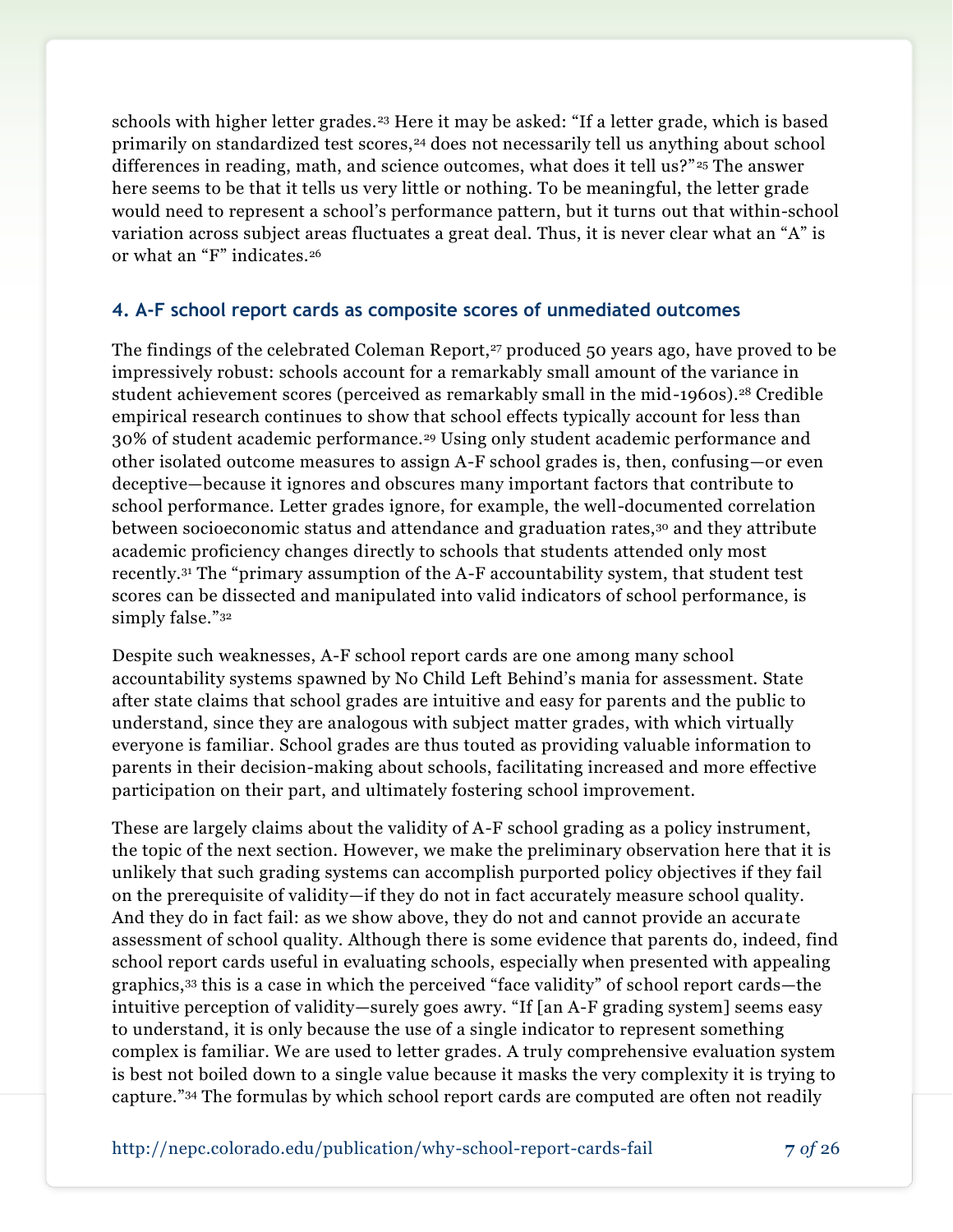available, and are inscrutably byzantine in any case. It would require a very atypical parent, indeed, to understand what the grades mean, particularly when it is by no means clear that they have any coherent meaning at all.

One final observation about the validity of A-F school grades as a measure of school quality: no state A-F system includes among its criteria democratic citizenship, the ability to engage in democratic dialogue with diverse others, and other public and civic educational outcomes.<sup>35</sup> How far can a letter grade that makes no mention of democratic citizenship validly measure school quality in a democratic society?

In sum, there are very strong reasons to reject the validity of A-F school grading systems, as currently conceived and implemented, as a measure of school quality. But the problems that beset A-F school grading systems apply not just to current systems. There are no technical fixes: the single summary evaluation on a crude five-point scale is irremediably flawed.

# **The Validity of School Report Cards as a Policy Instrument**

The question of *validity as a policy instrument* of A-F grading systems is the question of how far such systems succeed in fulfilling proponents' stated aims. Above, we detailed evidence of an "echo chamber," where rationales for A-F school grading systems were similar, or indeed identical, across the states.

We identified three rationales commonly articulated by proponents: (1) A-F school grades provide "simple" and "common sense" information to parents and communities about the education of their children.<sup>36</sup> (2) By providing such information, A-F school grades encourage and empower citizens, parents, teachers, and administrators to participate in and take rational control of decisions about schooling.<sup>37</sup> (3) A-F school grading systems work to improve schools to everyone's benefit—as enabled and fostered by the realization of rationales (1) and (2).<sup>38</sup> We argue that there are good reasons to doubt each of these rationales

Rationale 1—*letter grades provide parents and communities with clear information about school performance*—is thoroughly undermined by the analysis of the previous section. However simple and common sense school report cards may appear to the untrained eye, a modicum of technical analysis reveals them to be patently invalid representations of school quality. As previously observed, it follows that because school report cards are invalid as a representation of school quality, so must be policy instruments based upon them. The invalidity of school report cards as a representation of school quality leaves rationale one adrift, anchored in nothing.

Like Rationale 1, Rationale 2—*A-F school grades encourage and empower citizens, parents, teachers, and administrators to participate in and take rational control over decisions about schooling*—finds its warrant in no more than common sense, apparently, for supporters cite no empirical research in its defense. And, we found no empirical research that speaks directly to the issue. We did find, however, a single recent study on

http://nepc.colorado.edu/publication/why-school-report-cards-fail **8** *of* 26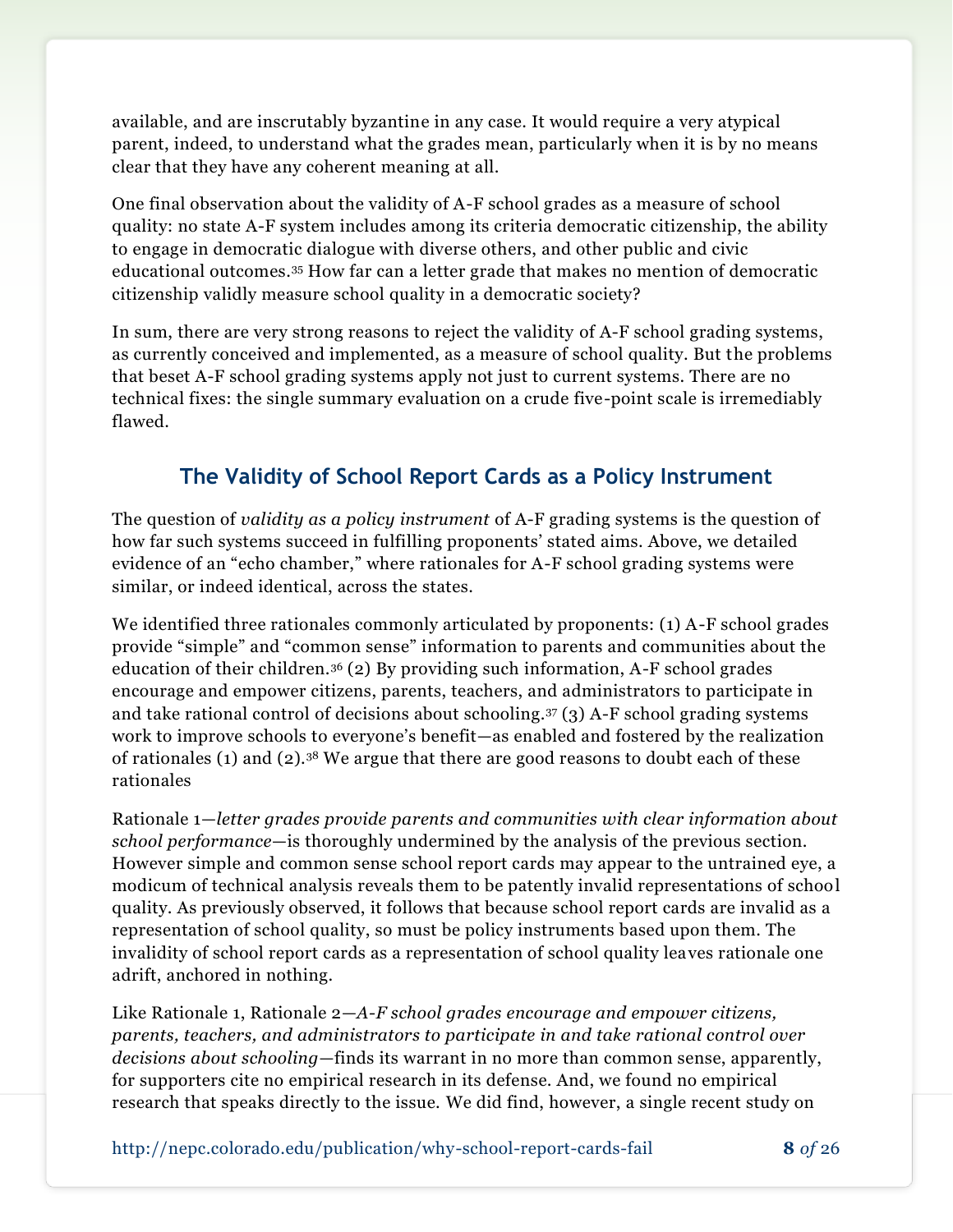the general relationship between state accountability systems and parents' attitudes toward government, their political participation, and their involvement in the education of their children. When the study's findings are extrapolated to school report card systems, they undermine the claim that A-F grading empowers stakeholders.<sup>39</sup>

Specifically, the study found that "parents residing in states with more developed assessment systems express significantly lower trust in government, substantially decreased confidence in government efficacy, and much more negative attitudes about their children's schools."<sup>40</sup> Accountability policies "demobilize parents by excluding them from key educational decisions and enmeshing their children's schools in a punitive testing context that elicits parental anxiety and dissatisfaction."<sup>41</sup> Significantly, parents in these states were less likely to participate substantively in the education of their children. When parents are alienated from democratic deliberation about public schooling, as they are in an A-F environment, they come to hold negative attitudes about schools in particular and government generally; in this way, they are actually separated from substantial democratic involvement with schools. Thus, rather than enhancing parental participation, more highly developed accountability systems, such as those exemplified by A-F school grading systems, actually suppressed it.<sup>42</sup>

Rationale 3—*A-F school grading systems work to improve schools to everyone's benefit* (as enabled and fostered by the realization of rationales 1 and 2)—fails along with the others because of the cumulative relationship it bears to them. There are still further problems with this claim. As observed previously, the factors incorporated into A-F school report cards are confined to student academic performance and other outcome measures in isolation from the social, cultural, and economic context and from the policies, practices, and level of resources of schools. This is the source of two significant problems.

First, confining evaluation criteria to student academic performance and other outcome measures in isolation from the social, cultural, and economic context and from policies, practices, and resources of schools is unfair to teachers, administrators, students and others: it holds them fully accountable for outcomes which they have limited power to produce. Two of the cardinal requirements for fairly implementing high-stakes testing are: 1) that all students are taught in conditions that provide a fair opportunity to learn test material, and 2) that the validity of reporting categories (proficiency levels, for example, or A-F grades) be established.<sup>43</sup> Neither of these requirements is met by school report card systems.

The issue of fairness to those being held accountable is particularly germane to bureaucratic accountability, where rewards and sanctions follow directly from the report card evaluations and are assumed to be drivers of improvement. The so-called *theory of action* underlying bureaucratic accountability may be questioned. Citing a recent white paper authored by an impressive group of educational testing policy scholars, <sup>44</sup> the Oklahoma researchers contend "it is a myth to think that using student test scores to punish or reward schools is a driver of improvement."<sup>45</sup> In the view of these researchers, failure to improve academic outcomes emerges not from individual actors' failings, but rather from lack of necessary resources. Given that A-F letter grades and consequent

http://nepc.colorado.edu/publication/why-school-report-cards-fail **9** *of* 26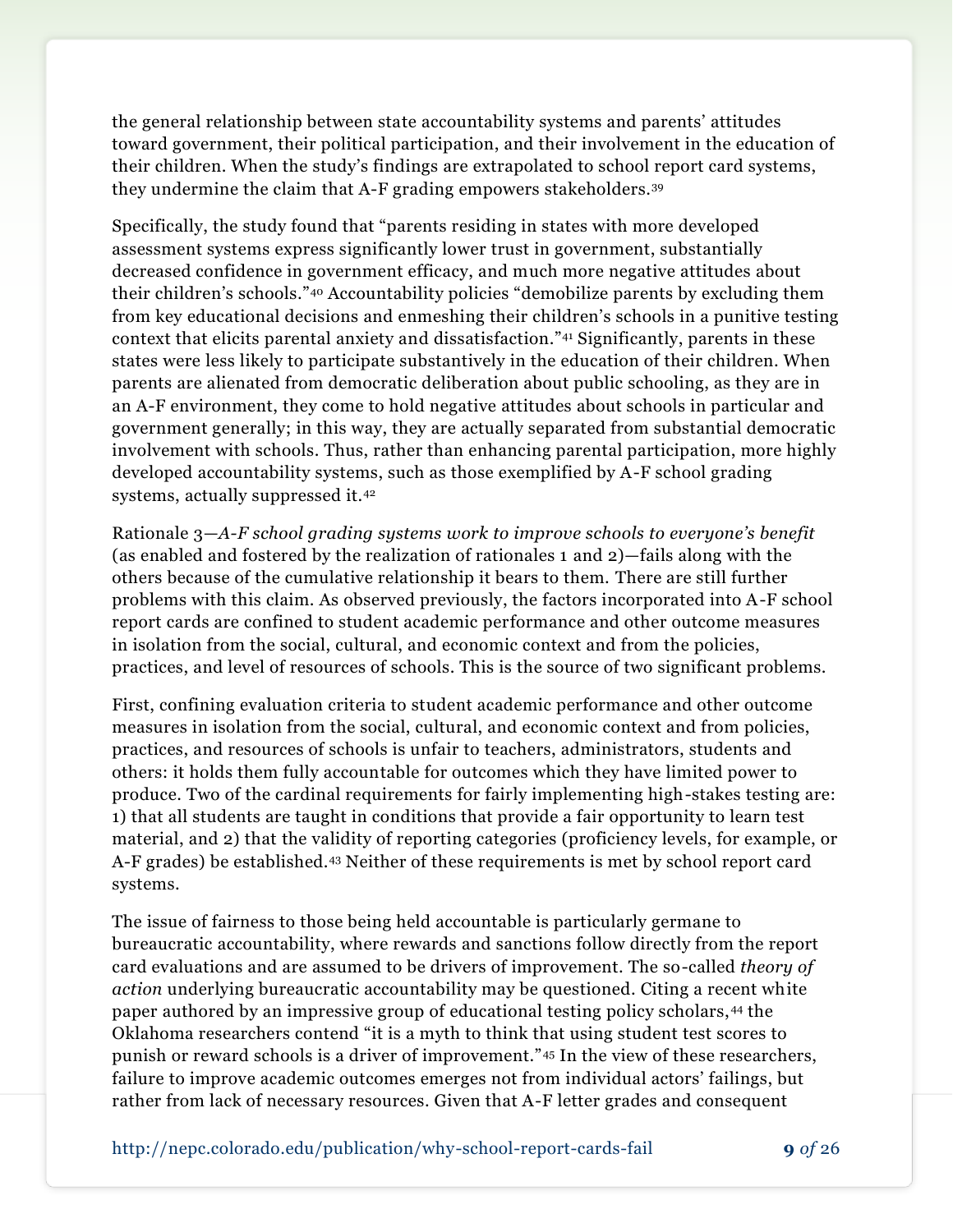interventions in Oklahoma do not meaningfully address profound differences in capacity and school resources, there is little reason to believe that they will strengthen schools.

The second significant problem with confining evaluation criteria to student academic performance and other outcome measures in isolation is that it precludes the capacity to produce the formative knowledge needed to improve performance on desired outcomes. In collapsing information from a limited number of outcome measures, grading plans divert attention from how school policies, practices, and resources interact with out-of-school factors and the characteristics of diverse students to produce (or fail to produce) desired educational outcomes. The focus on isolated outcomes, combined with the crude summary evaluations that grades on an A-F scale provide, undermines the claim that A-F grading systems function in general to improve schools. In fact, they are particularly ill-suited to address group-based gaps in achievement. In Oklahoma, for example, A-F letter grades tended to obscure, rather than reveal, within-school achievement gaps. Schools marked "A" and "B" were found to be least effective for minority students and students receiving free or reduced-price lunch (FRL).<sup>46</sup> Further, FRL students attending "D" and "F" schools had better average math, reading, and science scores than FRL students in "A" and "B" schools. The measure of school quality embedded in the Oklahoma A-F system is blind to achievement gaps. Rather than making them visible and thus allowing communities and policymakers to address them, letter grades in this case have rendered them invisible, subsuming them into differences between schools.

Almost all state plans include achievement growth as a general criterion in addition to achievement growth in the lowest quartile as a distinct criterion. Growth measures serve as a way of controlling for the influence of different student characteristics by measuring the difference between student achievement at the beginning and the end of a given period of time, on the presumption that what happens in schools causes whatever difference exist. But this is hardly sufficient to overcome the problems associated with an exclusive focus on school outcomes: It neglects the role of social, cultural, and economic factors outside of schools, as well as of the policies, practices and resources of schools—all of which play a significant role in producing those outcomes.

In summary, there are strong reasons to doubt that A-F school grades fulfill the aims articulated by their proponents and are valid *as a policy instrument*. Their neglect of contextual features, and of the policies, practices, and resources of schools, renders them ill-suited to drive school improvement. Rather than working to empower parents and community members in a way that promotes school involvement, they are more likely to alienate parents from democratic participation in the education of their children.

## **The Validity of School Report Cards as a Democratic Assessment Framework**

Even if A-F school grades proved *valid as measure of quality* and *valid as policy instrument*—which they do not—there are still strong reasons to hold that they are invalid *as a democratic assessment framework*. A-F systems appear to ignore entirely, for

http://nepc.colorado.edu/publication/why-school-report-cards-fail **10** *of* 26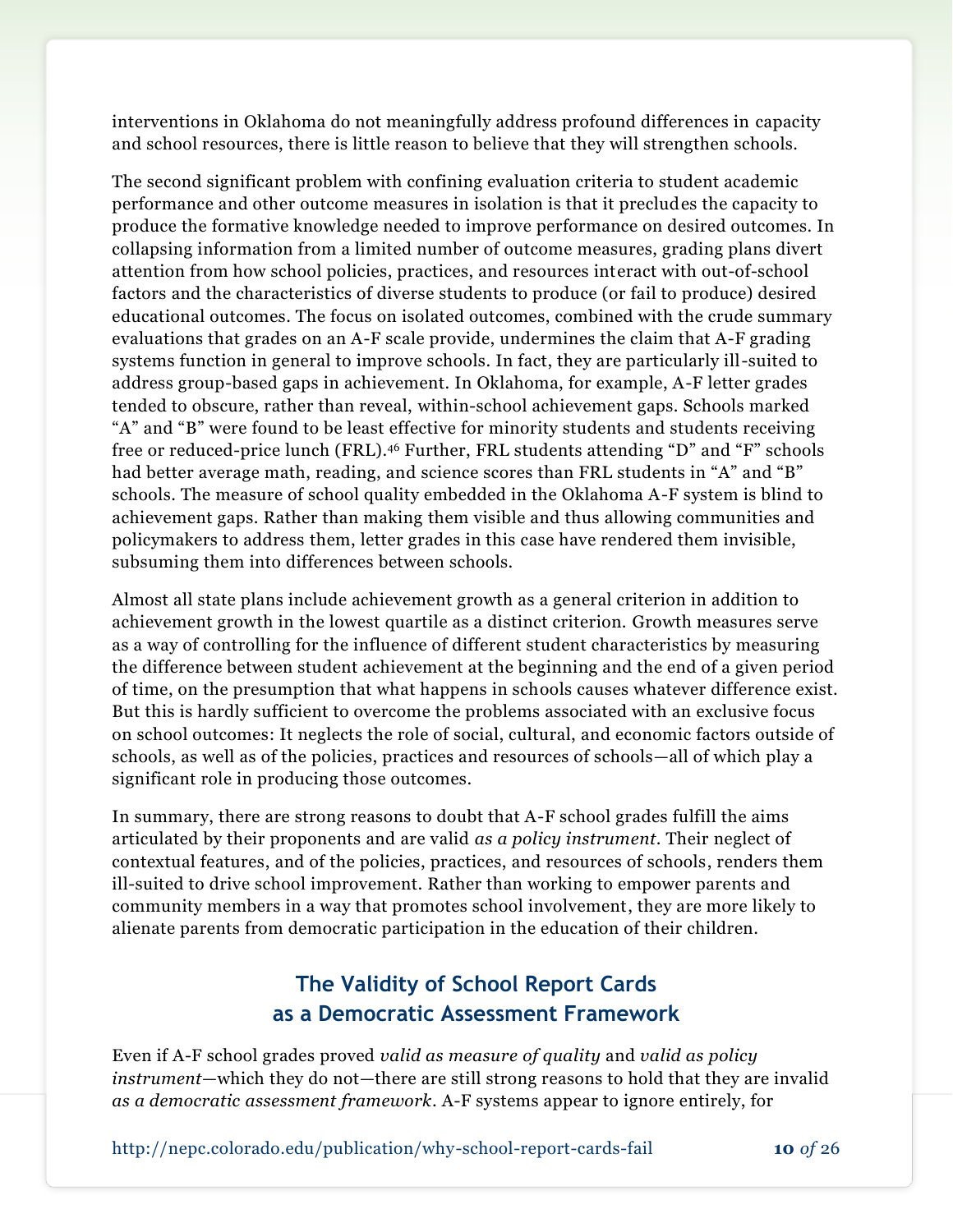example, the fundamental place of schooling in preparing democratic citizens who are able to engage in collaborative democratic deliberation in order to determine how schools and society ought to be constructed.

Questions about the validity of school report cards as measure of school quality and as a policy instrument, cannot be—*should not be*—abstracted from the broader normative discussion about the place of education within a robust democracy. Typically, however, there is little or no public deliberation about which specific outcomes need to be incorporated into assessment systems. For example, while such outcomes as job preparation are commonly promoted, there is little discourse about why such preparation is essential, how it is best defined, or how the need for such a practical outcome might be balanced with others—like preparation for participation in active citizenship. Criteria reflect particular political commitments, and they are currently being imposed with little or no consideration of competing educational and social visions.

In contrast, in a democratic society the question of how schools ought to be structured should be subject to continual democratic deliberation. Implementation of particular visions should be open to continual revision as new reasons and contexts evolve. Proponents of the A-F systems claim they produce democratic engagement as a matter of course, as when, for example, Indiana policymakers state: "The greatest benefit of the A through F school grading system is heightened community awareness and increased dialogue and action among education stakeholders." <sup>47</sup> And yet, existing evidence suggests that A-F systems conversely tend to stifle democratic control over educational structures.

In addition, no state A-F system measures directly the educational outcomes required to foster an effective democratic citizenry: civic engagement; the ability to engage with diverse others in authentic deliberation; understanding beliefs to be revisable and indeed revising them in light of contradictory evidence; working to maintain the conditions of democratic society, and so on. The general educational vision contained in A-F systems neglects—or perhaps even undermines—the desirability of schools to cultivate in students the prerequisite for democratic deliberation: *democratic character*, which includes the knowledge, abilities, and dispositions needed for effective participation in democratic politics. Michele Moses and John Rogers argue that democratic citizens must develop both *capacities for* and *commitments to* democratic deliberation, such as listening, weighing evidence, communicating with people from diverse backgrounds, and thinking critically about, rather than merely accordance with, authority.<sup>48</sup> Except tangentially, no difference between "A" and "F" schools can tell us whether or not schools succeed in preparing students to be good democratic citizens. Schools that are granted "A" letter grades in existing accountability systems could be meeting these democratic educational ends considerably less well than schools receiving lower grades.

A-F school grading systems appear consistent with, if not outright supportive of, a narrowly vocationalist vision of schooling. Such systems commonly conflate *education* and *education for economic ends*. Consider, for example, the rationales given for A-F school grades in a Fall 2013 presentation produced by the Louisiana Department of Education (DoE).<sup>49</sup> The Louisiana DoE advances two arguments in support of letter grades. First, it

http://nepc.colorado.edu/publication/why-school-report-cards-fail **11** *of* 26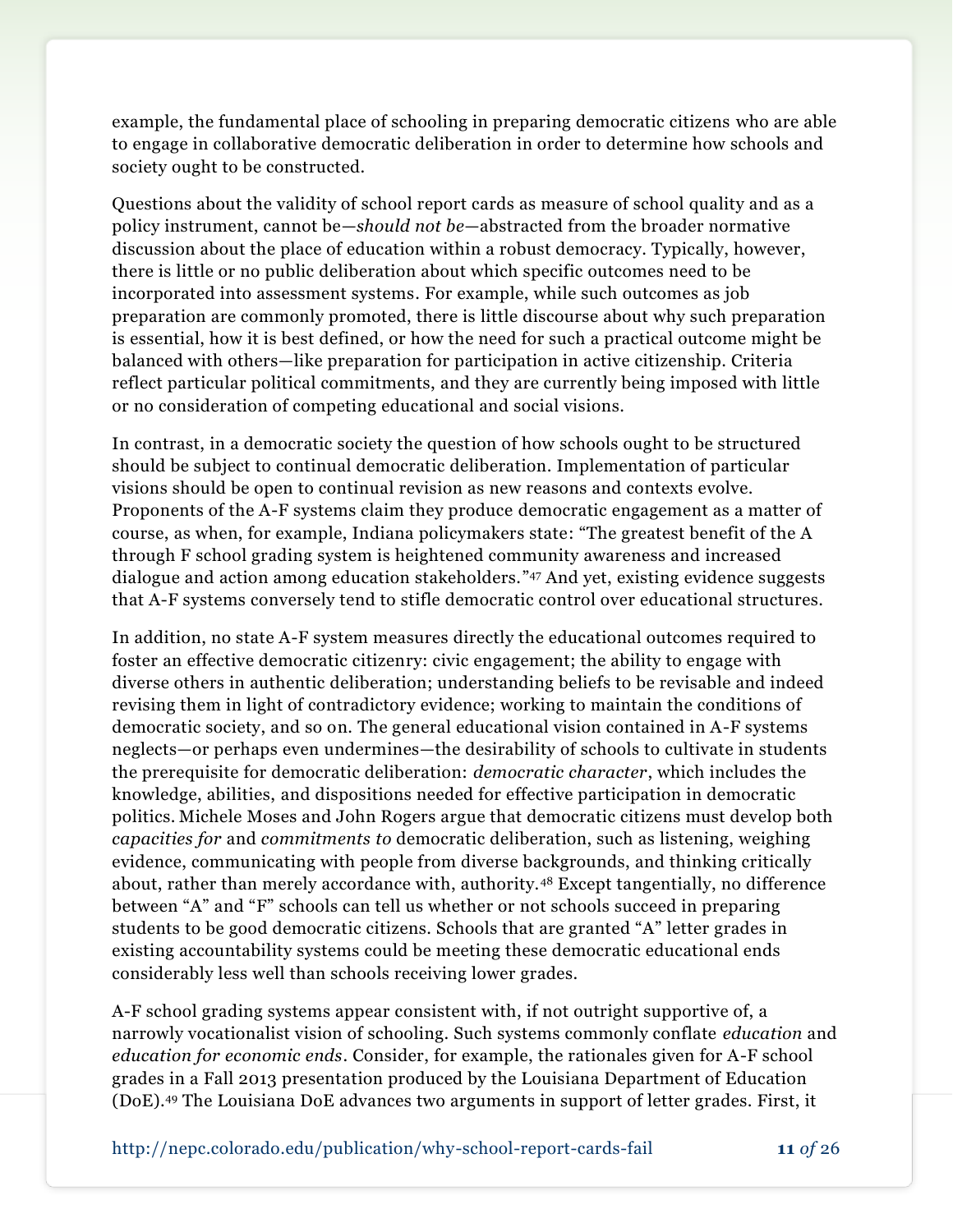contends that "American education outcomes are not competitive internationally." Reports that many other countries have outperformed the U.S. educationally, the department suggests, have substantive economic consequences: "there is substantial cost to our country and our state associated with lower educational outcomes. Had the U.S. closed the international achievement gap by 1998, the GDP could have been \$1.3 trillion to \$2.3 trillion higher in 2008." Second, the department notes that "Louisiana graduates will struggle to compete for jobs" because of inadequate school outcomes. Most new jobs, they write, will require education after high school. A-F school grades are taken to be a part of the solution to both of these (economic) problems. We find no discussion here of nonmarket educational outcomes—cultivating, for example, good democratic citizens or ensuring that students have studied and worked with diverse others.

Post-NCLB accountability systems, which include A-F school grades, have driven a narrowing of the curriculum away from democratic educational outcomes, especially away from the curricular content necessary for cultivating the democratic character.<sup>50</sup> The intense focus on content knowledge, particularly English and mathematics, created by accountability systems has significantly limited attention to other subjects and goals, including democratic outcomes.<sup>51</sup> There is little reason to believe that A-F systems will, without substantial revision, promote democratic education. Certainly they are not aimed directly at cultivating "critical habits of the mind and the inclination to deliberate and debate conscientiously on matters of social importance" which are central to democratic character.<sup>52</sup> A-F systems are thus invalid *as a democratic framework*: they do little to promote democratic educational ends and indeed risk crowding these ends out of schooling.

*The measure of school quality embedded in the Oklahoma A-F system is blind to achievement gaps.* Much hangs on whether or not all students, especially those who belong to historically marginalized groups, are given the tools necessary for participating in democratic politics. In democratic society, these students should be provided the abilities and knowledge for protesting the unjust circumstances into which they have been thrown, for giving voice to their

experiences and making those voices forceful in democratic politics. Otherwise, their experiences and voices are denied, subsumed into dominant and narrow representations of how schools and society ought to be organized. And, they are too often forced to comply with these dominant representations even as these representations diminish their own experiences and force them into alienating social and economic positions. Any accountability system that fails to recognize the responsibility to cultivate the democratic character might well be said to help maintain existing injustice along lines of social class, gender, race, sexual orientation, and so on. To deny these historically marginalized groups the very tools necessary for participating in democratic politics is to collaborate in the process of consciously reproducing the highly unequal status quo. In this way, A-F systems are complicit in maintaining the existing social order and, consequently, the power and status of those who benefit from contemporary power arrangements.

http://nepc.colorado.edu/publication/why-school-report-cards-fail **12** *of* 26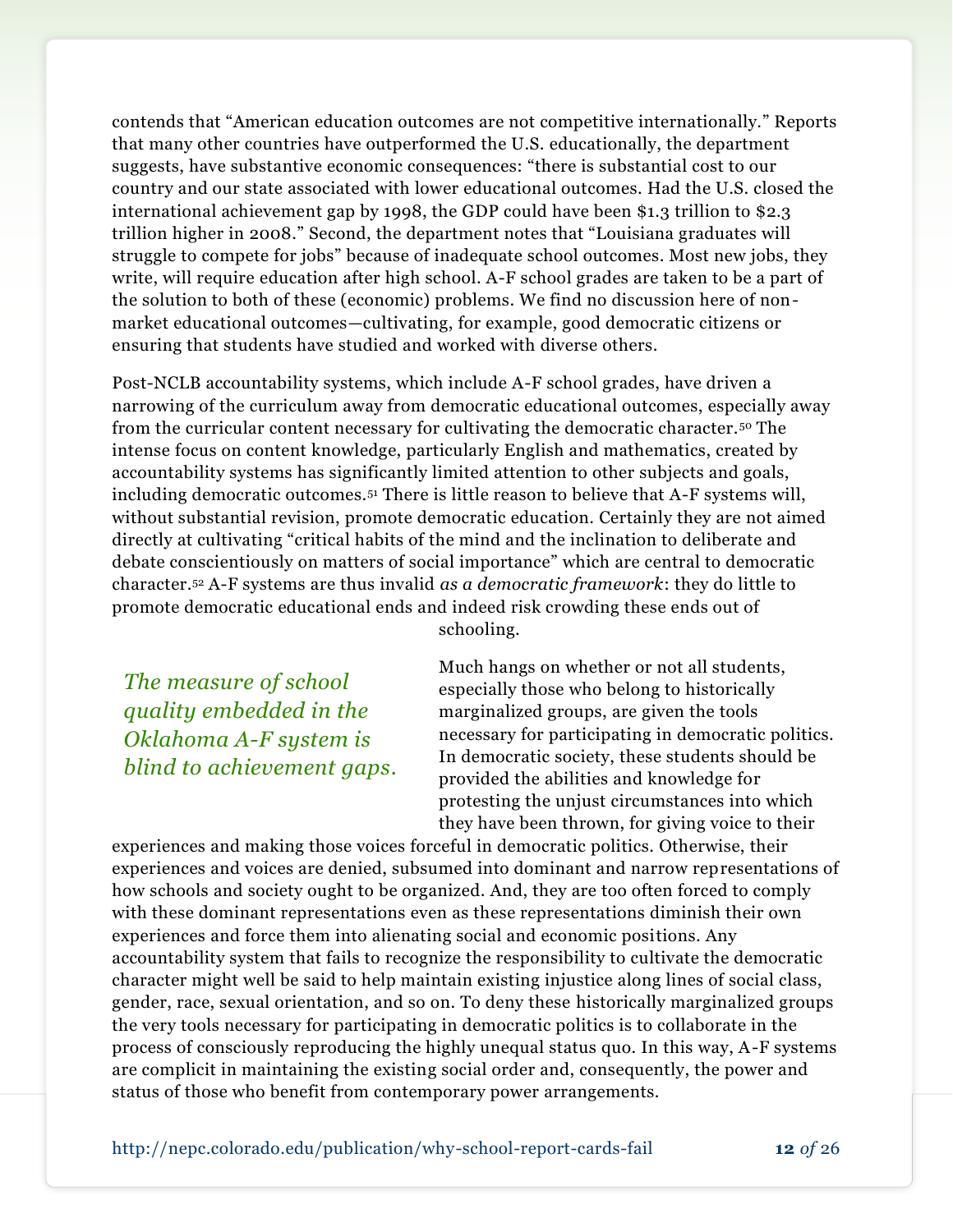## **Conclusion and Recommendations**

We endorse three recommendations of the Oklahoma researchers, who suggest to policymakers:

- Eliminating "the single grade, which cannot be composed without adding together unlike elements and promoting confusion and misunderstanding." <sup>53</sup>
- Developing "a report card format that uses multiple school indicators that more adequately reflect a school performance profile."<sup>54</sup>
- Enlisting the services of assessment and evaluation experts in designing school accountability systems.

While we find these recommendations sound, we believe that alone they are too narrow, that they fail to take into consideration the need to consider the role and responsibilities of an educational system within a democratic society. Therefore, we add our own recommendations to those above, noting we believe these are relevant not only to A-F grading systems but to all school accountability systems.

Given the above discussion, we recommend that in determining accountability systems for schools, policymakers:

- Enable democratic deliberation over the many possible purposes of schooling in a democratic society before determining assessment criteria. The indicators of "school quality" must be determined through authentic conversation, reflecting the voices and experiences of all members of our democratic society—not just the narrow vision of policymakers.
- Ensure that accountability systems promote, rather than neglect or inhibit, the formation of democratic character—which must be consciously cultivated. While democratic outcomes may not be the only legitimate goal for public schools, they surely should be counted among the most essential.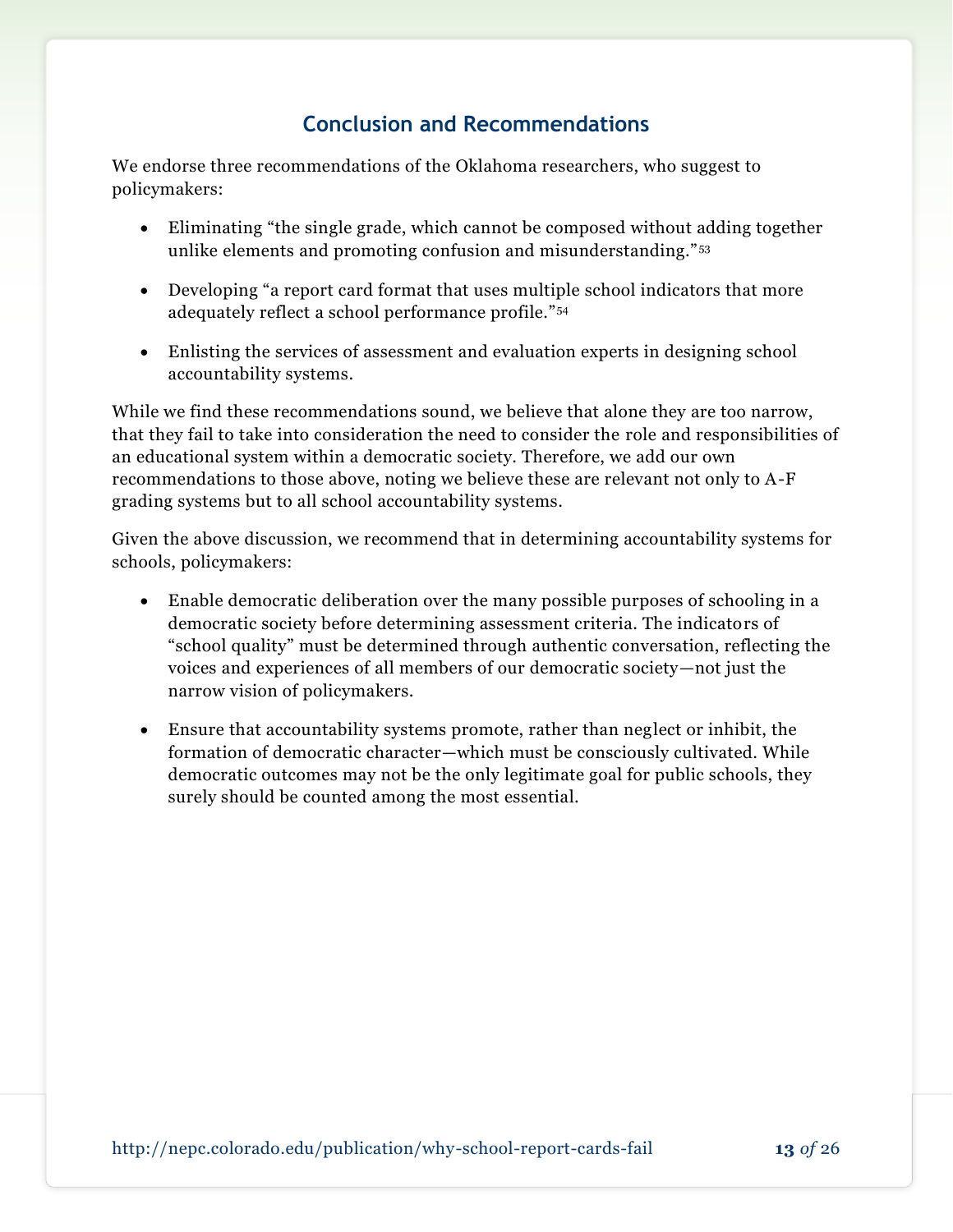# **Appendix**

#### **Table 1. State A-F Accountability Systems**

Information gathered from individual state Department of Education websites and from the Education Commission of the States table located at [http://ecs.force.com/mbdata/MBquest3RT?Rep=ar10.](http://ecs.force.com/mbdata/MBquest3RT?Rep=ar10)

| <b>State</b>    | <b>Measured</b>                                                                                                                                                                                                                                                                                                                                                                                                                                                                                                                                                                                     | <b>Student</b><br><b>Achievement</b><br><b>Scale</b>                                                                                                             | <b>Formula/Weighting</b>                                                                                                                                                                                                                                                                                                                                                                                                                                                     |
|-----------------|-----------------------------------------------------------------------------------------------------------------------------------------------------------------------------------------------------------------------------------------------------------------------------------------------------------------------------------------------------------------------------------------------------------------------------------------------------------------------------------------------------------------------------------------------------------------------------------------------------|------------------------------------------------------------------------------------------------------------------------------------------------------------------|------------------------------------------------------------------------------------------------------------------------------------------------------------------------------------------------------------------------------------------------------------------------------------------------------------------------------------------------------------------------------------------------------------------------------------------------------------------------------|
| <b>Alabama</b>  | Assessment Scores/Student<br>Achievement<br><b>Achievement Gap Closure</b><br><b>Growth/Academic Progress</b><br>Annual Measurable Objective<br>AMO or AYP<br><b>End-of-Course Exams</b><br><b>ACT/SAT Scores</b><br><b>Advanced Placement Scores</b><br><b>International Baccalaureate</b><br><b>Participation Rate</b><br><b>College and Career Readiness</b><br><b>Workkeys Scores</b><br><b>Dual/Concurrent Enrollment</b><br><b>Graduation Rate</b><br><b>Academic Trend Data</b><br><b>National Industry</b><br><b>Certifications</b><br><b>Other</b><br>Teacher/Administrator<br>Performance | <b>Proficiency Scale</b><br>(Levels Not Readily<br>$Available$ )-<br>achievement<br>calculated based<br>upon the percent<br>of proficient (or<br>above) students | <b>Elementary and Middle</b><br>Schools-90 points possible:<br>40 points-Achievement<br>(Reading and Mathematics)<br>30 points-Closing Reading and<br>Mathematics Achievement Gap<br>20 points-Attendance Rates<br>High Schools-90 points<br>possible:<br>25 points-Achievement<br>(English and Mathematics)<br>25 points-Closing Graduation<br>Gap<br>40 points-Graduation Rate                                                                                             |
| <b>Arkansas</b> | <b>Assessment Scores/Student</b><br>Achievement<br>Annual Measurable Objective<br><b>Graduation Rate</b>                                                                                                                                                                                                                                                                                                                                                                                                                                                                                            | <b>Proficiency Scale</b><br>(4 Level)-below<br>basic, basic,<br>proficient,<br>advanced                                                                          | Weighted Performance Score-<br>schools earn partial credit for<br>students scoring "basic," full<br>credit for students scoring<br>"proficient," and bonus credit<br>for students scoring<br>"advanced" in Literacy and<br>Math<br>Improvement Score-schools<br>earn points for meeting annual<br>targets for school<br>improvement<br><b>Four-Year Cohort Graduation</b><br>Rate-schools with at least 25<br>expected graduates earn<br>points for their graduation<br>rate |

http://nepc.colorado.edu/publication/why-school-report-cards-fail **14** *of* 26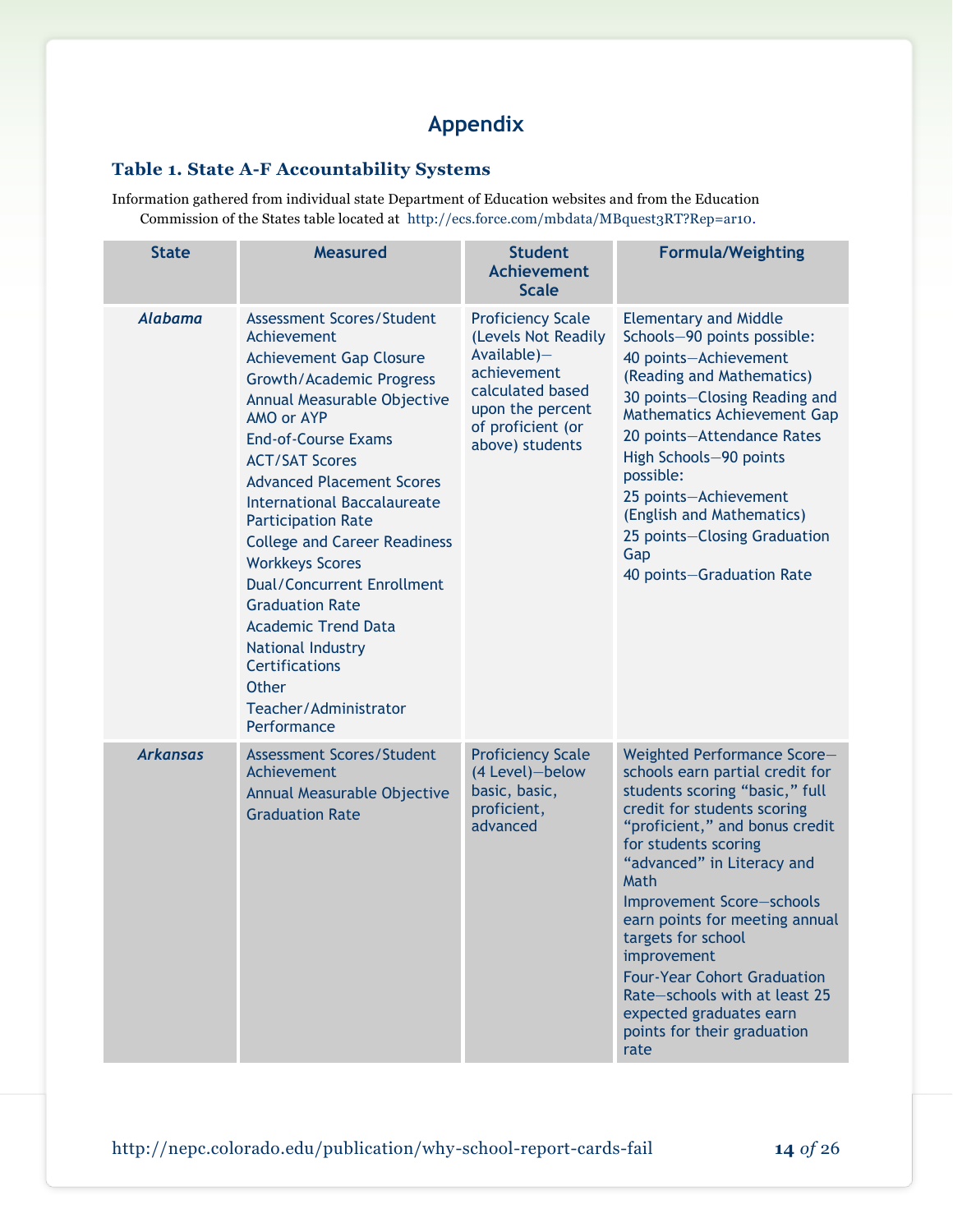| <b>State</b>   | <b>Measured</b>                                                                                                                                                                                                                                                                                                                                                                                                                                                                                                                                                                                                    | <b>Student</b><br><b>Achievement</b><br><b>Scale</b>                                                                                                                                                             | <b>Formula/Weighting</b>                                                                                                                                                                                                                                                                                                                                                                                                                                                                                                                                                                                                                                                                                                                                                                                                                                                                                                                                                            |
|----------------|--------------------------------------------------------------------------------------------------------------------------------------------------------------------------------------------------------------------------------------------------------------------------------------------------------------------------------------------------------------------------------------------------------------------------------------------------------------------------------------------------------------------------------------------------------------------------------------------------------------------|------------------------------------------------------------------------------------------------------------------------------------------------------------------------------------------------------------------|-------------------------------------------------------------------------------------------------------------------------------------------------------------------------------------------------------------------------------------------------------------------------------------------------------------------------------------------------------------------------------------------------------------------------------------------------------------------------------------------------------------------------------------------------------------------------------------------------------------------------------------------------------------------------------------------------------------------------------------------------------------------------------------------------------------------------------------------------------------------------------------------------------------------------------------------------------------------------------------|
| <b>Arizona</b> | <b>Assessment Scores/Student</b><br>Achievement<br><b>Achievement Gap Closure</b><br><b>Growth/Academic Progress</b><br><b>ELL Achievement Gains</b><br><b>Academic Progress of Lowest</b><br>Quartile<br><b>Dropout Rate</b><br><b>Graduation Rate</b>                                                                                                                                                                                                                                                                                                                                                            | <b>Proficiency Scale</b><br>(4 Level)-falls far<br>below standards,<br>approaches<br>standards, meets<br>standards, exceeds<br>standards                                                                         | <b>Elementary and Middle Schools:</b><br>50% Growth Score (25% growth<br>of all students + 25% growth of<br>students in lowest performing<br>quartile)<br>50% Composite Score (percent<br>passing AIMS tests, percent ELL<br>students reclassified, Falls Far<br><b>Below reduction)</b><br><b>High Schools:</b><br>50% Growth Score (25% growth<br>of all students + 25% growth of<br>students in lowest performing<br>quartile)<br>50% Composite Score (percent<br>passing AIMS tests, percent ELL<br>students reclassified, graduation<br>rate, dropout rate)                                                                                                                                                                                                                                                                                                                                                                                                                    |
| <b>Florida</b> | <b>Assessment Scores/Student</b><br>Achievement<br><b>Achievement Gap Closure</b><br><b>Growth/Academic Progress</b><br><b>Academic Growth of Lowest</b><br>Quartile<br><b>End-of-Course Exams</b><br><b>Advanced Placement Scores</b><br><b>International Baccalaureate</b><br><b>Participation Rate</b><br><b>College and Career Readiness</b><br><b>Dual/Concurrent Enrollment</b><br><b>Attendance Rates</b><br><b>Graduate Rate</b><br>Percentage of Student<br>Retention<br>National Industry<br><b>Certifications</b><br><b>High School Readiness</b><br><b>Growth of Highest Achievers</b><br><b>Other</b> | <b>Proficiency Scale</b><br>(Levels Not Readily<br>Available)-schools<br>earn one point for<br>each percent of<br>students who score<br>satisfactory or<br>higher on state<br>assessments in the<br>subject area | <b>Elementary and Middle Schools:</b><br>100% based on combination of<br>student achievement scores,<br>end-of-course assessments,<br>student learning gains in reading<br>and mathematics, and<br>improvement of lowest quartile<br>of students in reading and<br>mathematics.<br><b>High Schools:</b><br>50% based on combination of<br>student achievement scores,<br>end-of-course assessments,<br>student learning gains in reading<br>and mathematics, and<br>improvement of lowest quartile<br>of students in reading and<br>mathematics. 50% based on<br>graduation rate, student<br>participation and performance in<br>Advanced Placement,<br>International Baccalaureate, and<br><b>Advanced International</b><br><b>Certification of Education</b><br>Courses, student achievement<br>national industry certification,<br>postsecondary readiness as<br>measured by SAT/ACT scores,<br>graduation of at risk students,<br>and growth or decline of above<br>components. |

http://nepc.colorado.edu/publication/why-school-report-cards-fail **15** *of* 26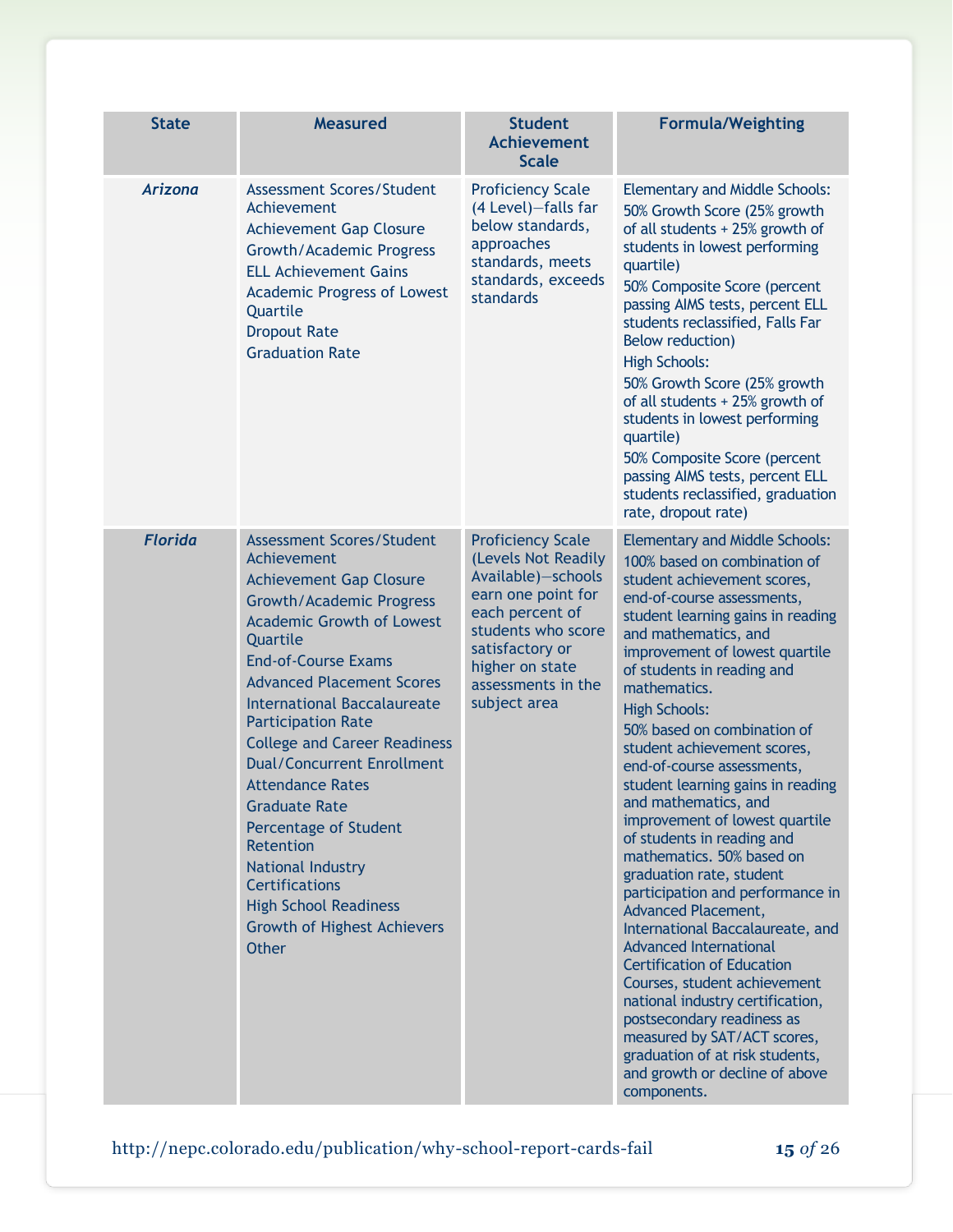| <b>State</b>   | <b>Measured</b>                                                                                                                                                                                                                                                                                                                                                                                                                                                                                                                                                 | <b>Student</b><br><b>Achievement</b><br><b>Scale</b>                                                                                          | <b>Formula/Weighting</b>                                                                                                                                                                                                                                                                                                                                                                                                                                                                                                                                                                                                                                                                                                                                    |
|----------------|-----------------------------------------------------------------------------------------------------------------------------------------------------------------------------------------------------------------------------------------------------------------------------------------------------------------------------------------------------------------------------------------------------------------------------------------------------------------------------------------------------------------------------------------------------------------|-----------------------------------------------------------------------------------------------------------------------------------------------|-------------------------------------------------------------------------------------------------------------------------------------------------------------------------------------------------------------------------------------------------------------------------------------------------------------------------------------------------------------------------------------------------------------------------------------------------------------------------------------------------------------------------------------------------------------------------------------------------------------------------------------------------------------------------------------------------------------------------------------------------------------|
| <b>Indiana</b> | Assessment Scores/Student<br>Achievement<br><b>Achievement Gap Closure</b><br><b>Academic Progress of Lowest</b><br>Quartile<br><b>End-of-Course Exams</b><br><b>ACT/SAT Scores</b><br><b>Advanced Placement Scores</b><br><b>International Baccalaureate</b><br><b>Participation Rate</b><br><b>College and Career Readiness</b><br><b>Dual/Concurrent Enrollment</b><br><b>Graduation Rate</b><br><b>National Industry Certifications</b><br><b>Growth of Highest Achievers</b><br><b>Profile Information: Student</b><br>Demographic & Socioeconomic<br>Data | <b>Proficiency Scale</b><br>(Levels Not Readily<br>Available)-scores<br>assigned based on<br>percentage of<br>students passing<br>state tests | <b>Elementary and Middle Schools:</b><br>Preliminary score generated by<br>English and Math scores based on<br>percentage of students who<br>passed standardized ISTEP+,<br>IMAST, and ISTAR test.<br>Preliminary score may be raised<br>or lowered based on student<br>academic growth and<br>participation in standardized<br>tests.<br><b>High Schools:</b><br>English Proficiency-30%<br>Mathematics Proficiency-30%<br><b>Graduation Rate-30%</b><br>College and Career Readiness-<br>10%                                                                                                                                                                                                                                                              |
| Louisiana      | <b>Assessment Scores/Student</b><br>Achievement<br><b>Achievement Gap Closure</b><br><b>Growth/Academic Progress</b><br>Annual Measureable Objective<br>AMO or AYP<br><b>End-of-Course Exams</b><br><b>ACT/SAT Scores</b><br><b>Advanced Placement Scores</b><br><b>International Baccalaureate</b><br>Participation<br><b>Dual/Concurrent Enrollment</b><br><b>Dropout Rate</b><br><b>Graduation Rate</b><br><b>Student Credits Earned</b><br>9 <sup>th</sup> Grade Students on Track to<br>Graduate                                                           | Proficiency Scale (3<br>Level)-below grade<br>level, at grade level,<br>above grade level                                                     | Elementary Schools: 100% of<br>letter grade is based on student<br>achievement on annual<br>assessments in language arts,<br>mathematics, science, and social<br>studies.<br>Middle Schools: 95% of letter<br>grade is based on student<br>achievement on annual<br>assessments with 5% based on<br>credits earned through the end of<br>students' 9 <sup>th</sup> grade.<br><b>High Schools:</b><br>50% of letter grade is based on<br>student academic achievement<br>(25% ACT, 25% end-of-course<br>assessment).<br>50% of the school grade is based<br>on graduation (25% on graduation<br>index, which rewards<br>achievements like Advanced<br><b>Placement and International</b><br>Baccalaureate exam credit and<br>25% on cohort graduation rate). |
| <b>Maine</b>   | Assessment Scores/Student<br>Achievement<br><b>Achievement Gap Closure</b><br><b>Growth/Academic Progress</b><br><b>Academic Progress of Lowest</b>                                                                                                                                                                                                                                                                                                                                                                                                             | <b>Proficiency Scale</b><br>(Levels Not Readily<br>Available)-scores<br>assigned based on<br>percentage of<br>students earning                | <b>Elementary and Middle</b><br>Schools:<br>Proficiency 50% of letter<br>grade-mathematics and<br>reading                                                                                                                                                                                                                                                                                                                                                                                                                                                                                                                                                                                                                                                   |

http://nepc.colorado.edu/publication/why-school-report-cards-fail **16** *of* 26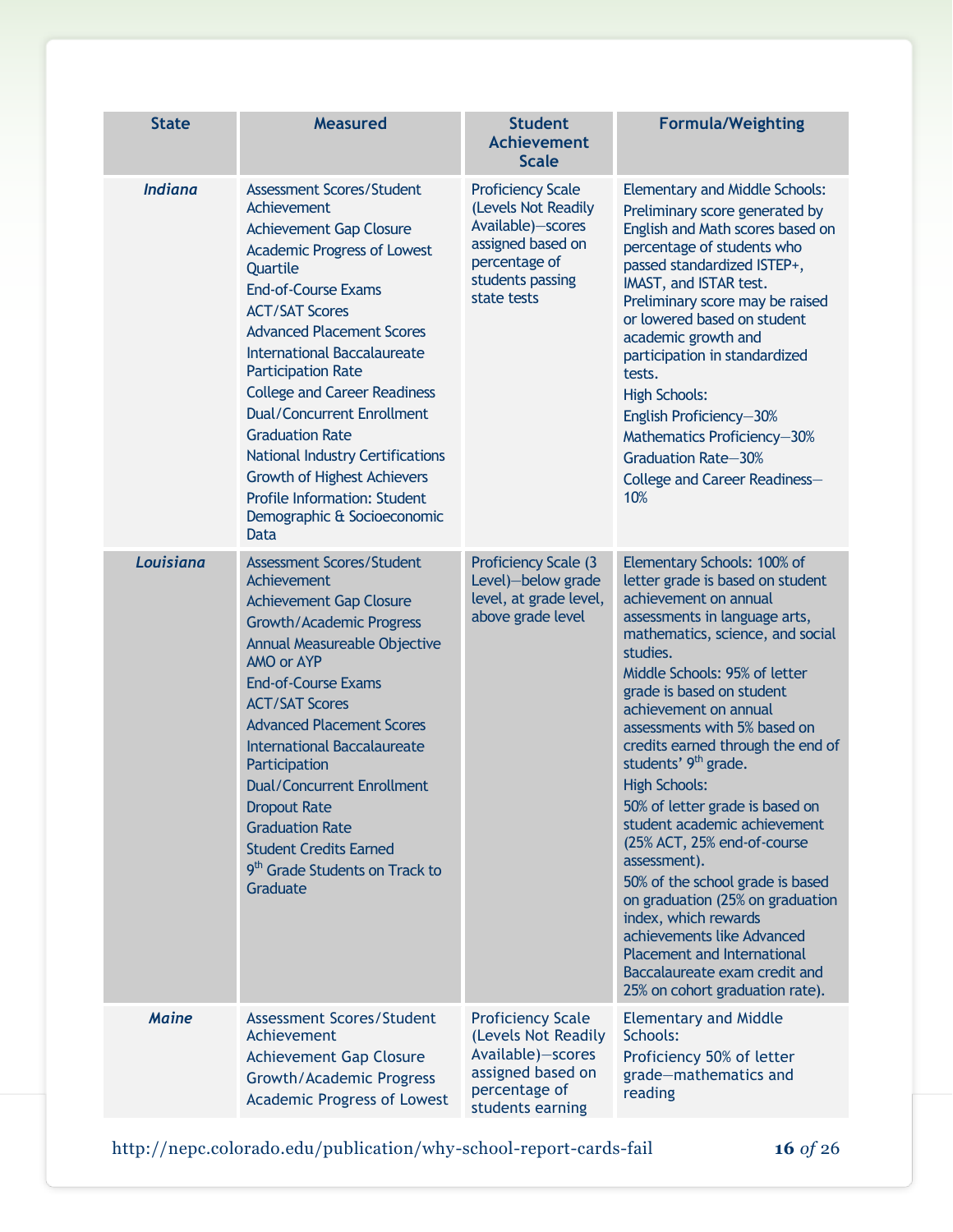| <b>State</b>                | <b>Measured</b>                                                                                                                                         | <b>Student</b><br><b>Achievement</b><br><b>Scale</b>                             | <b>Formula/Weighting</b>                                                                                                                                                                                                                                                                                                                                                                                                                                                                                                                                                                                                                                                                                                                                                                                                                                                                                             |
|-----------------------------|---------------------------------------------------------------------------------------------------------------------------------------------------------|----------------------------------------------------------------------------------|----------------------------------------------------------------------------------------------------------------------------------------------------------------------------------------------------------------------------------------------------------------------------------------------------------------------------------------------------------------------------------------------------------------------------------------------------------------------------------------------------------------------------------------------------------------------------------------------------------------------------------------------------------------------------------------------------------------------------------------------------------------------------------------------------------------------------------------------------------------------------------------------------------------------|
| <b>Maine</b><br>(continued) | Quartile<br><b>Graduation Rate</b>                                                                                                                      | proficient and<br>proficient with<br>distinction<br>achievement levels           | Growth 50% of letter grade-<br>growth in mathematics and<br>reading for all students,<br>growth in mathematics and<br>reading for bottom 25%<br><b>High Schools:</b><br>Proficiency 40% of letter<br>grade-mathematics and<br>reading<br>Progress 40% of letter grade-<br>growth in mathematics and<br>reading for all students<br><b>Graduation Rate 20%</b>                                                                                                                                                                                                                                                                                                                                                                                                                                                                                                                                                        |
| Mississippi                 | <b>Assessment Scores/Student</b><br>Achievement<br>Growth/Academic Progress<br><b>Academic Progress of Lowest</b><br>Quartile<br><b>Graduation Rate</b> | <b>Proficiency Scale (4</b><br>level)-minimal,<br>basic, proficient,<br>advanced | Elementary and Middle Schools-<br>700 possible points:<br>1. Reading Proficiency (100 points)<br>2. Reading Growth-All Students<br>$(100$ points)<br>3. Reading Growth-Low 25% of<br>Students (100 points)<br>4. Math Proficiency (100 points)<br>5. Math Growth-All Students (100<br>points)<br>6. Math Growth-Low 25% of<br>Students (100 points)<br>7. Science Proficiency (100 points)<br>High Schools-950 possible points:<br>1. Reading Proficiency (100 points)<br>2. Reading Growth-All Students<br>$(100$ points)<br>3. Reading Growth-Low 25% of<br>Students (100 points)<br>4. Math Proficiency (100 points)<br>5. Math Growth-All Students (100<br>points)<br>6. Math Growth-Low 25% of<br>Students (100 points)<br>7. Science Proficiency (50 points)<br>8. U.S. History Proficiency (50<br>points)<br>9. Graduation Rate-All Students<br>(200 points)<br>10. College & Career Readiness<br>(50 points) |

http://nepc.colorado.edu/publication/why-school-report-cards-fail **17** *of* 26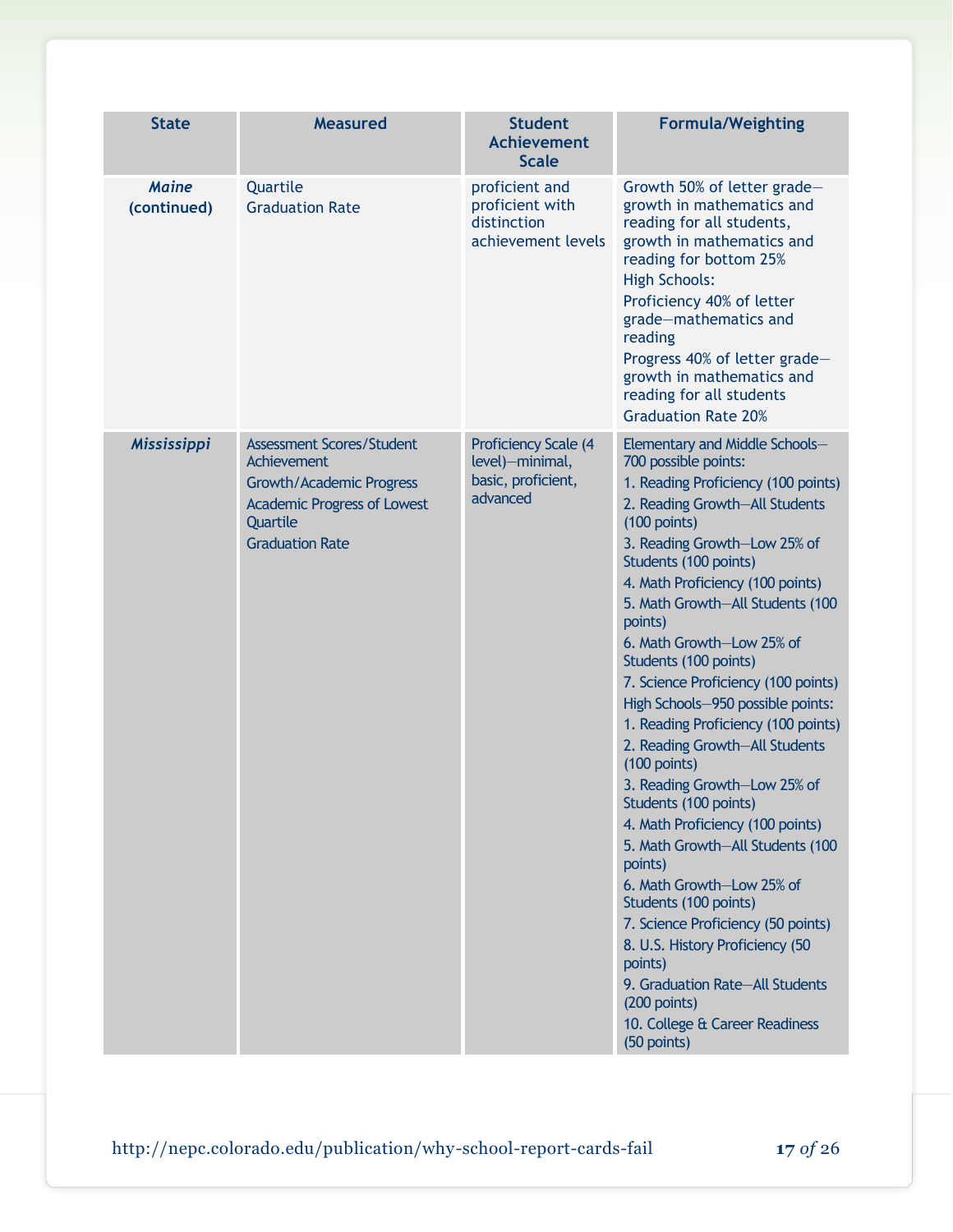| <b>State</b>          | <b>Measured</b>                                                                                                                                                                                                                                                                                                                                                                                                                                                                                                                                                                                                                                                                                                                                                                                                           | <b>Student</b><br><b>Achievement</b><br><b>Scale</b>                                                                                                                        | <b>Formula/Weighting</b>                                                                                                                                                                                                                                                                                                                                                                                                                                                             |
|-----------------------|---------------------------------------------------------------------------------------------------------------------------------------------------------------------------------------------------------------------------------------------------------------------------------------------------------------------------------------------------------------------------------------------------------------------------------------------------------------------------------------------------------------------------------------------------------------------------------------------------------------------------------------------------------------------------------------------------------------------------------------------------------------------------------------------------------------------------|-----------------------------------------------------------------------------------------------------------------------------------------------------------------------------|--------------------------------------------------------------------------------------------------------------------------------------------------------------------------------------------------------------------------------------------------------------------------------------------------------------------------------------------------------------------------------------------------------------------------------------------------------------------------------------|
| <b>New Mexico</b>     | Assessment Scores/Student<br>Achievement<br><b>Achievement Gap Closure</b><br><b>Growth/Academic Progress</b><br><b>Annual Measureable</b><br>Objective AMO or AYP<br><b>Academic Progress of Lowest</b><br>Quartile<br><b>ACT/SAT Participation &amp;</b><br><b>Scores</b><br><b>Advanced Placement</b><br>Participation & Scores<br><b>International Baccalaureate</b><br>Participation<br><b>College and Career Readiness</b><br><b>Dual/Concurrent Enrollment</b><br><b>Attendance Rates</b><br><b>Graduation Rates</b><br><b>Student Surveys</b><br>Parental/Community<br>Involvement<br><b>Academic Trend Data</b><br><b>School Climate</b><br><b>CTE</b><br><b>Certifications/Competencies</b><br><b>Growth of Highest Achievers</b><br><b>Profile Information: Student</b><br>Demographic &<br>Socioeconomic Data | <b>Proficiency Scale</b><br>(Levels Not Readily<br>Available)-scores<br>assigned based on<br>percentage of<br>students proficient<br>or advanced on<br>state tests          | Elementary/Middle Schools:<br><b>Current Standing</b><br>(Proficiency)-40%<br>Growth (School and Student)-<br>50%<br>Opportunity to Learn<br>(Attendance and Student<br>Survey)-10%<br><b>High Schools:</b><br><b>Current Standing</b><br>(Proficiency)-30%<br>Growth (School and Student)-<br>30%<br>Opportunity to Learn<br>(Attendance and Student<br>Survey) $-8%$<br>Graduation-17%<br><b>College and Career Readiness</b><br>(e.g., SAT scores, AP<br>participation, etc.)-15% |
| <b>North Carolina</b> | <b>Assessment Scores/Student</b><br>Achievement<br><b>Achievement Gap Closure</b><br><b>Growth/Academic Progress</b><br>Annual Measurable Objective<br>AMO or AYP<br><b>End-of-Course Exams</b><br><b>ACT/SAT Participation &amp;</b><br><b>Scores</b><br><b>College and Career Readiness</b><br><b>NAEP Scores</b><br><b>Attendance Rates</b><br><b>Graduation Rate</b><br><b>Academic Trend Data</b><br><b>CTE</b><br><b>Certifications/Competencies</b>                                                                                                                                                                                                                                                                                                                                                                | <b>Proficiency Scale</b><br>(5 Level)-superior<br>command of<br>knowledge and<br>skills, solid<br>command,<br>sufficient<br>command, partial<br>command, limited<br>command | <b>Not Found</b>                                                                                                                                                                                                                                                                                                                                                                                                                                                                     |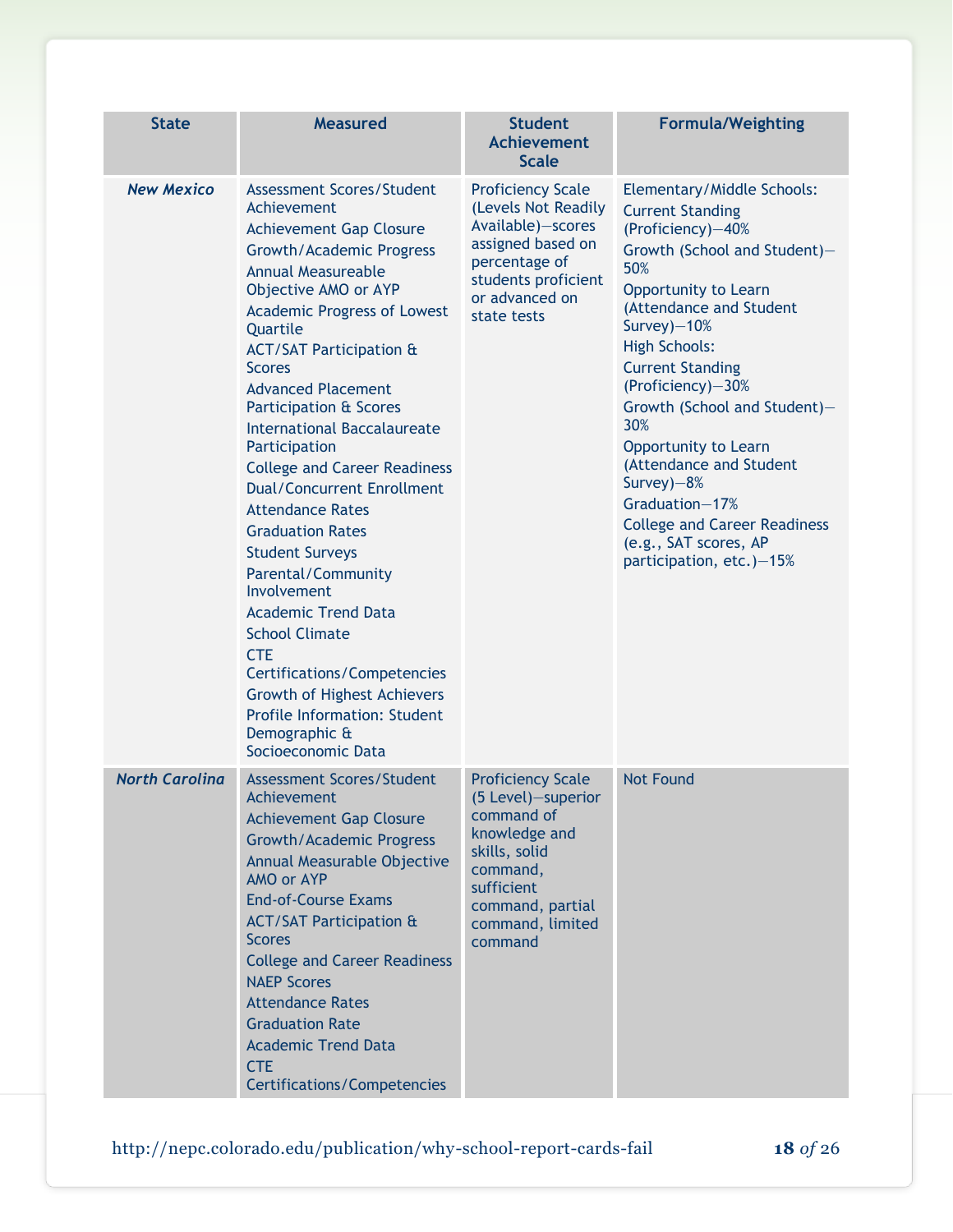| <b>State</b>    | <b>Measured</b>                                                                                                                                                                                                                                                                                                                                                                                                                                                                                                                                                                                                                    | <b>Student</b><br><b>Achievement</b><br><b>Scale</b>                                                        | <b>Formula/Weighting</b>                                                                                                                                                                                                                                                                                                                                                                                                                                                                                                                                                                                                                                                                                                                                                                                                                                                                                                                                             |
|-----------------|------------------------------------------------------------------------------------------------------------------------------------------------------------------------------------------------------------------------------------------------------------------------------------------------------------------------------------------------------------------------------------------------------------------------------------------------------------------------------------------------------------------------------------------------------------------------------------------------------------------------------------|-------------------------------------------------------------------------------------------------------------|----------------------------------------------------------------------------------------------------------------------------------------------------------------------------------------------------------------------------------------------------------------------------------------------------------------------------------------------------------------------------------------------------------------------------------------------------------------------------------------------------------------------------------------------------------------------------------------------------------------------------------------------------------------------------------------------------------------------------------------------------------------------------------------------------------------------------------------------------------------------------------------------------------------------------------------------------------------------|
| <b>Ohio</b>     | <b>Assessment Scores/Student</b><br>Achievement<br><b>Achievement Gap Closure</b><br>Growth/Academic Progress<br>Annual Measurable Objective<br>AMO or AYP<br><b>ACT/SAT Participation &amp; Scores</b><br><b>Advanced Placement</b><br>Participation & Scores<br><b>College and Career Readiness</b><br><b>Dual/Concurrent Enrollment</b><br><b>Attendance Rates</b><br><b>Graduate Rate</b>                                                                                                                                                                                                                                      | Proficiency Scale (6<br>Level)-advanced<br>plus, advanced,<br>accelerated,<br>proficient, basic,<br>limited | Letter grades assigned for several<br>different categories. Composite grades<br>to begin in 2016.<br>Letter grade categories:<br>1. Performance Index-measures<br>combined state test results of all<br>students<br>2. Indicators Met-measures the<br>percentage of students who have<br>passed state tests<br>3. Progress-measures student growth<br>against one year's worth of growth<br>4. Annual Measurable Objective-<br>compares performance of student<br>subgroups against state goals<br>5. Graduation Rates-percentage of<br>students who graduated 4 or 5 years<br>after entering<br>6. K-3 Literacy-measures K-3 reading<br>and writing<br>7. Prepared for Success-measures<br>student preparation for college and<br>careers                                                                                                                                                                                                                           |
| <b>Oklahoma</b> | <b>Assessment Scores/Student</b><br><b>Achievement</b><br>Growth/Academic Progress<br><b>Academic Progress of Lowest</b><br>Quartile<br><b>End-of-Course Exams</b><br><b>ACT/SAT Participation &amp; Scores</b><br><b>International Baccalaureate</b><br>Participation<br><b>Dual/Concurrent Enrollment</b><br>% in Higher Level Coursework<br><b>Attendance Rate</b><br><b>Dropout Rate</b><br><b>Graduation Rate</b><br>High School Graduation of at-risk<br>$8th$ graders<br>Parental/Community Involvement<br><b>National Industry Certifications</b><br><b>High School Readiness</b><br><b>Other</b><br><b>School Climate</b> | Proficiency Scale (4<br>Level)-unsatisfactory,<br>limited knowledge,<br>proficient, advanced                | 50% on whole school performance, as<br>measured by allocating one point for<br>each student who scores proficient or<br>advanced on the criterion-referenced<br>tests and end-of-instruction tests and<br>alternative test scores divided by the<br>number of students taking the tests.<br>25% on whole school growth, as<br>measured by allocating one point for<br>each student who improves<br>proficiency levels or improves<br>substantially within a proficiency level<br>on criterion-referenced tests and end-<br>of-instruction tests divided by the<br>number of students taking the tests.<br>25% on growth in the bottom quartile<br>of students, as measured by allocating<br>one point for each student in the<br>bottom quartile who improves<br>proficiency levels or improves<br>substantially within a proficiency level<br>on criterion-referenced tests and end-<br>of-instruction tests divided by the<br>number of students taking the tests. |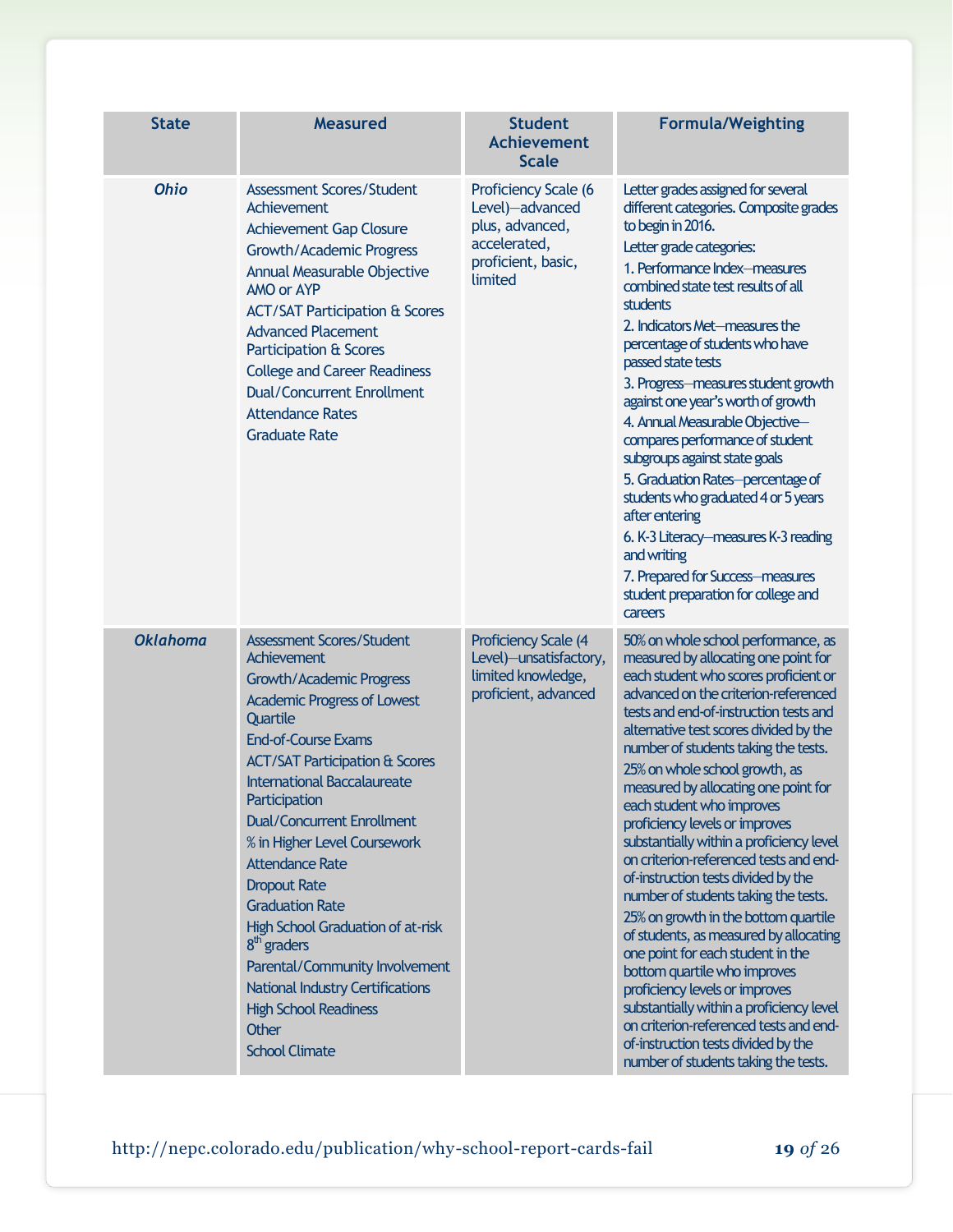| <b>State</b>                                                           | <b>Measured</b>                                                                                                                                                                                                                                                                                                                                                                                                                               | <b>Student</b><br><b>Achievement</b><br><b>Scale</b>                                                                                                                         | <b>Formula/Weighting</b>                                                                                                                                                                                                                                                                                                                                                                                                                                                                        |
|------------------------------------------------------------------------|-----------------------------------------------------------------------------------------------------------------------------------------------------------------------------------------------------------------------------------------------------------------------------------------------------------------------------------------------------------------------------------------------------------------------------------------------|------------------------------------------------------------------------------------------------------------------------------------------------------------------------------|-------------------------------------------------------------------------------------------------------------------------------------------------------------------------------------------------------------------------------------------------------------------------------------------------------------------------------------------------------------------------------------------------------------------------------------------------------------------------------------------------|
| <b>Texas</b>                                                           | Assessment Scores/Student<br>Achievement<br><b>Achievement Gap Closure</b><br><b>Growth/Academic Progress</b><br><b>College and Career Readiness</b><br>% Enrolled in<br>Postsecondary/Post HS<br>Programs<br><b>Dropout Rate</b><br><b>Graduation Rate</b><br><b>Student Credits Earned</b><br>National Industry<br><b>Certifications</b><br><b>Profile Information: Student</b><br>Demographic &<br>Socioeconomic Data<br><b>Enrollment</b> | <b>Proficiency Scale</b><br>(Levels Not Readily<br>Available)-scores<br>assigned based on<br>number of student<br>tests that meet or<br>exceed<br>"satisfactory"<br>standard | Index I. Student<br>Achievement-25%<br>Index II. Student Progress-25%<br><b>Index III. Closing Performance</b><br>$Gaps - 25%$<br>Index IV. Postsecondary<br>Readiness-25%                                                                                                                                                                                                                                                                                                                      |
| <b>Utah</b>                                                            | <b>Assessment Scores/Student</b><br>Achievement<br><b>Achievement Gap Closure</b><br><b>Growth/Academic Progress</b><br><b>Academic Progress of Lowest</b><br>Quartile<br><b>ACT/SAT Scores</b><br><b>College and Career Readiness</b><br><b>Graduation Rate</b>                                                                                                                                                                              | <b>Proficiency Scale</b><br>(4 Level)-below<br>proficient,<br>approaching<br>proficient,<br>proficient, highly<br>proficient                                                 | <b>Elementary and Middle</b><br>Schools-600 points possible:<br>Growth of all students-200<br>points<br>Growth of below proficient<br>students-100 points.<br>Achievement (percentage of<br>students at or above<br>proficiency)-300 points.<br>High Schools-600 points<br>possible:<br>Growth of all students-200<br>points<br>Growth of below proficient<br>students-100 points<br>Achievement (percentage of<br>students at or above<br>proficient)-150 points<br>Graduation rate-150 points |
| <b>Virginia</b><br>(Deadline for<br>implementation<br>delayed to 2016) | <b>Assessment Scores/Student</b><br>Achievement<br><b>Achievement Gap Closure</b><br><b>Growth/Academic Progress</b><br>Annual Measurable Objective<br>AMO or AYP<br><b>Academic Progress of Lowest</b><br>Quartile<br><b>College and Career Readiness</b><br><b>Dual/Concurrent Enrollment</b>                                                                                                                                               | <b>Proficiency Scale</b><br>(Levels Not Readily<br>Available)-scores<br>assigned based on<br>number of<br>students that<br>demonstrate<br>proficiency on<br>state tests      | <b>Elementary and Middle Schools:</b><br>Proficiency (mathematics, English,<br>science, history)-50%<br>Overall Student Growth in English<br>and mathematics-25%<br><b>Lowest Performing Student</b><br>Growth in English and<br>mathematics-25%<br><b>High Schools:</b><br>Proficiency (mathematics, English,                                                                                                                                                                                  |

http://nepc.colorado.edu/publication/why-school-report-cards-fail **20** *of* 26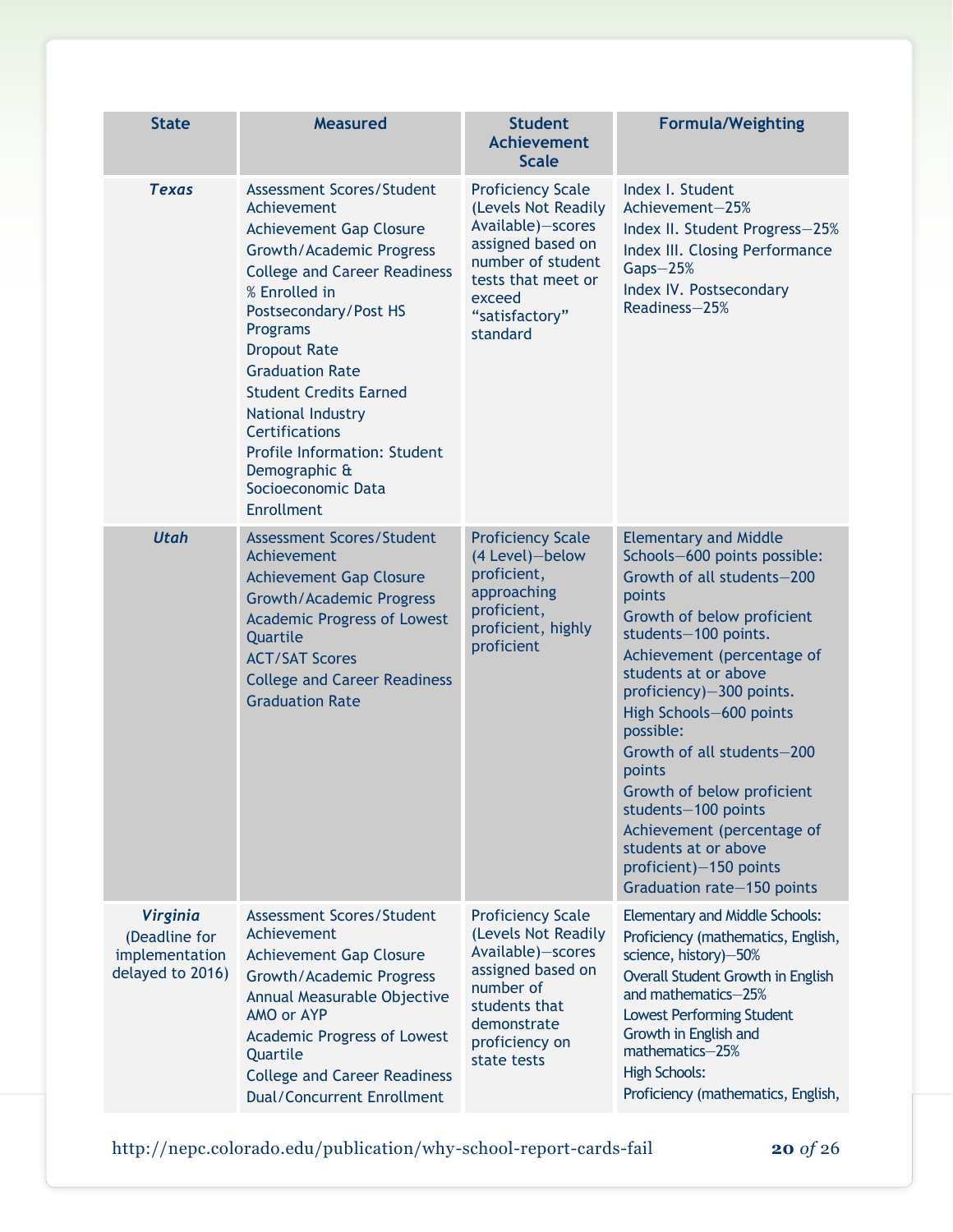| <b>State</b>                                     | <b>Measured</b>                                                                                                                                                                                  | <b>Student</b><br><b>Achievement</b><br><b>Scale</b>                                                                                                                       | <b>Formula/Weighting</b>                                                                                                                                                                                                                                                                                                                                                                                                                                                                                                                                                                                                                                                                                                                               |
|--------------------------------------------------|--------------------------------------------------------------------------------------------------------------------------------------------------------------------------------------------------|----------------------------------------------------------------------------------------------------------------------------------------------------------------------------|--------------------------------------------------------------------------------------------------------------------------------------------------------------------------------------------------------------------------------------------------------------------------------------------------------------------------------------------------------------------------------------------------------------------------------------------------------------------------------------------------------------------------------------------------------------------------------------------------------------------------------------------------------------------------------------------------------------------------------------------------------|
| <b>Virginia</b><br>(continued)                   | <b>Graduation Rate</b><br><b>Academic Trend Data</b><br><b>CTE</b><br><b>Certifications/Competencies</b>                                                                                         |                                                                                                                                                                            | science, history)-33%<br><b>College and Career Readiness</b><br>(graduation rates, advance<br>coursework completion, etc.)-<br>25%<br>Participation in dual-credit and<br><b>Career and Technical Education</b><br>$(CTE) - 8%$<br><b>Overall Growth toward College</b><br>and Career Readiness-17%<br>Growth toward College and<br>Career Readiness among at risk<br>students-17%                                                                                                                                                                                                                                                                                                                                                                     |
| <b>West Virginia</b><br>(Effective<br>2015-2016) | <b>Assessment Scores/Student</b><br>Achievement<br><b>Achievement Gap Closure</b><br><b>Growth/Academic Progress</b><br><b>Academic Progress of Lowest</b><br>Quartile<br><b>Graduation Rate</b> | <b>Proficiency Scale</b><br>(Levels Not Readily<br>Available)-scores<br>assigned based on<br>percentage of<br>students who<br>demonstrate<br>proficiency on<br>state tests | <b>Elementary and Middle</b><br>Schools-1000 points possible:<br><b>Mathematics and English</b><br>Proficiency Rate-400 points<br><b>Observed Growth</b><br>(Mathematics and English)-<br>200 points<br><b>Adequate Growth</b><br>(Mathematics and English)-<br>200 points<br><b>Improved Performance of</b><br>Lowest 25% (Mathematics and<br>English)-200 points<br>High Schools-1200 points<br>possible:<br><b>Mathematics and English</b><br>Proficiency Rate-400 points<br><b>Observed Growth</b><br>(Mathematics and English)-<br>200 points<br><b>Adequate Growth</b><br>(Mathematics and English)-<br>200 points<br><b>Improved Performance of</b><br>Lowest 25% (Mathematics and<br>English)-200 points<br><b>Graduation Rates-200 points</b> |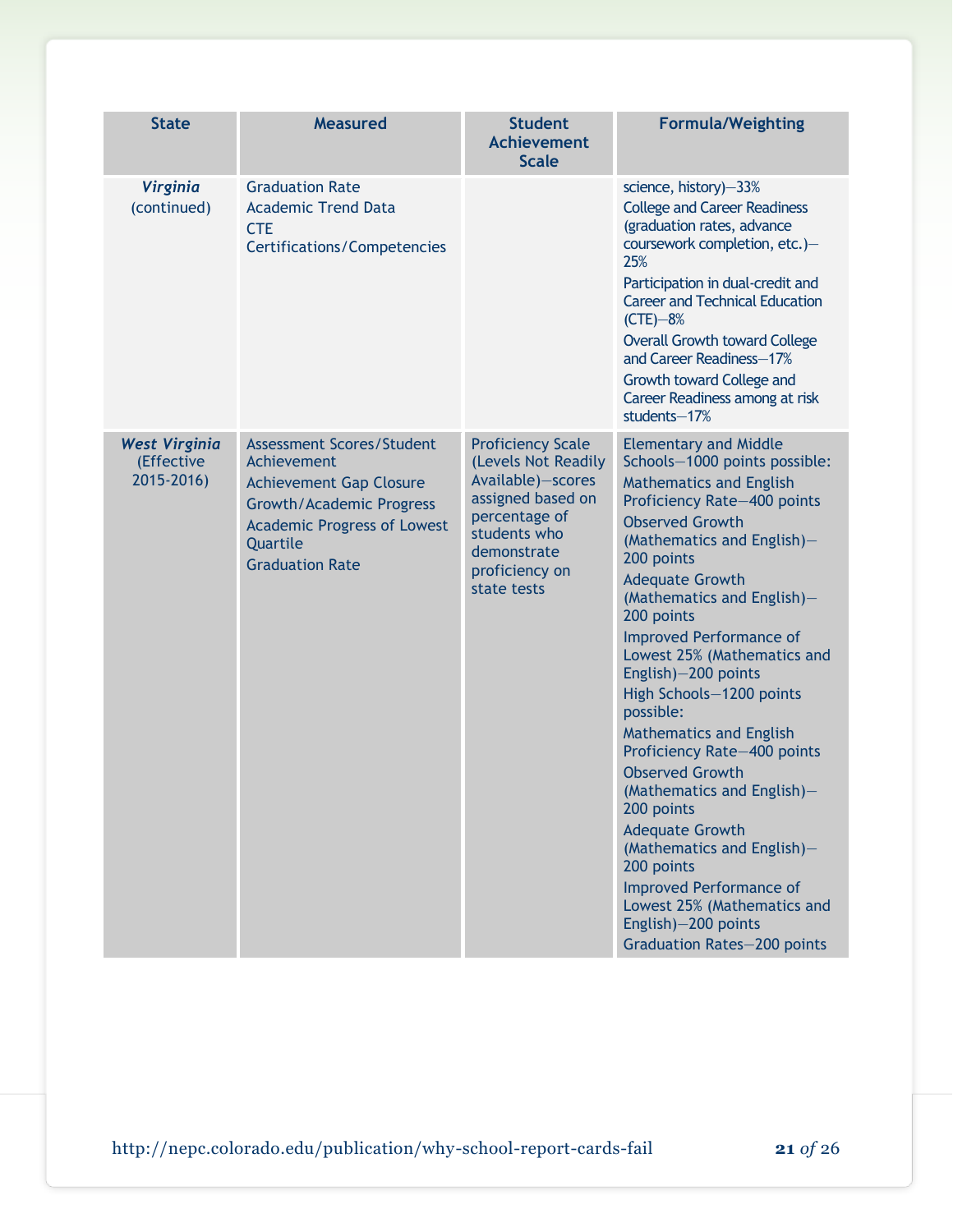### **Notes and References**

1 For detailed information about state accountability systems, see:

Education Commission of the States (2013, December). School accountability "report cards." Denver: Author. Retrieved Jan. 21, 2015, fro[m http://ecs.force.com/mbdata/MBquest3RT?Rep=ar10.](http://ecs.force.com/mbdata/MBquest3RT?Rep=ar10)

2 Controversy has followed A-F accountability systems. For discussion of *Martinez v. New Mexico*. See:

Ujifusa, A. (2014, April). A-F school grading targeted in N.M. equity suit. *Education Week.* Retrieved Jan. 21, 2015, from <http://www.edweek.org/ew/articles/2014/04/23/29funding.h33.html> (in print as: N.M. lawsuit puts A-F school grading at center of funding-equity debate; *33* (29), 18-19).

Plaintiffs there argue, among other claims, that the New Mexico A-F accountability system works to separate the neediest students from good teachers.

3 For additional information about the Florida Opportunity Scholarship Program (OSP), see:

Florida Department of Education (n.d.).Opportunity scholarship program FAQs. Tallahassee, FL: Office of Independent Education and Parental Choice; Florida Department of Education. Retrieved Jan. 21, 2015, from [http://www.floridaschoolchoice.org/Information/osp/faqs.asp.](http://www.floridaschoolchoice.org/Information/osp/faqs.asp)

The OSP as initially implemented allowed students to enroll in participating private schools. The Florida Supreme Court declared the OSP private school option unconstitutional in 2006. See:

Dillon, S. (2006, Jan. 6). Florida Supreme Court blocks school vouchers. *The New York Times*. Retrieved Jan. 21, 2015, from [http://www.nytimes.com/2006/01/06/national/06florida.html.](http://www.nytimes.com/2006/01/06/national/06florida.html)

4 For detailed information about Indiana School Accountability, see:

Ind. Code IC § 20-31-9 (Office of Code Revision, Indiana Legislative Services Agency {2010}). Retrieved Jan. 21, 2015, from [http://www.in.gov/legislative/ic/2010/title20/ar31/ch9.html.](http://www.in.gov/legislative/ic/2010/title20/ar31/ch9.html) 

IC 20-31-9-4 details state intervention into schools that have received six consecutive "F" grades.

5 For a list of Indiana participating choice schools, see:

Indiana Department of Education (2014, Dec. 24). Participating schools*.* Indianapolis: Author. Retrieved Jan. 21, 2015, from [http://www.doe.in.gov/choice/participating-schools.](http://www.doe.in.gov/choice/participating-schools)

6 For a detailed examination of the evolution of accountability systems, see:

Meens, D., & Howe, K. (in press). NCLB and its wake: Bad news for democracy. *Teachers College Record.* 

7 See:

Figlio, D.N., & Lucas, M.E. (2004). What's in a grade? School report cards and the housing market. *The American Economic Review*, 94(3), 591-604.

8 Foundation for Florida's Future (2014). Florida formula for student achievement; school grades Q&A. Tallahassee, FL: Author. Retrieved Jan. 21, 2015, from [http://www.afloridapromise.org/Pages/Florida\\_Formula/Facts\\_on\\_the\\_FCAT\\_and\\_Floridas\\_Path\\_to\\_Succ](http://www.afloridapromise.org/Pages/Florida_Formula/Facts_on_the_FCAT_and_Floridas_Path_to_Success/School_Grades_Q_and_A.aspx) [ess/School\\_Grades\\_Q\\_and\\_A.aspx.](http://www.afloridapromise.org/Pages/Florida_Formula/Facts_on_the_FCAT_and_Floridas_Path_to_Success/School_Grades_Q_and_A.aspx)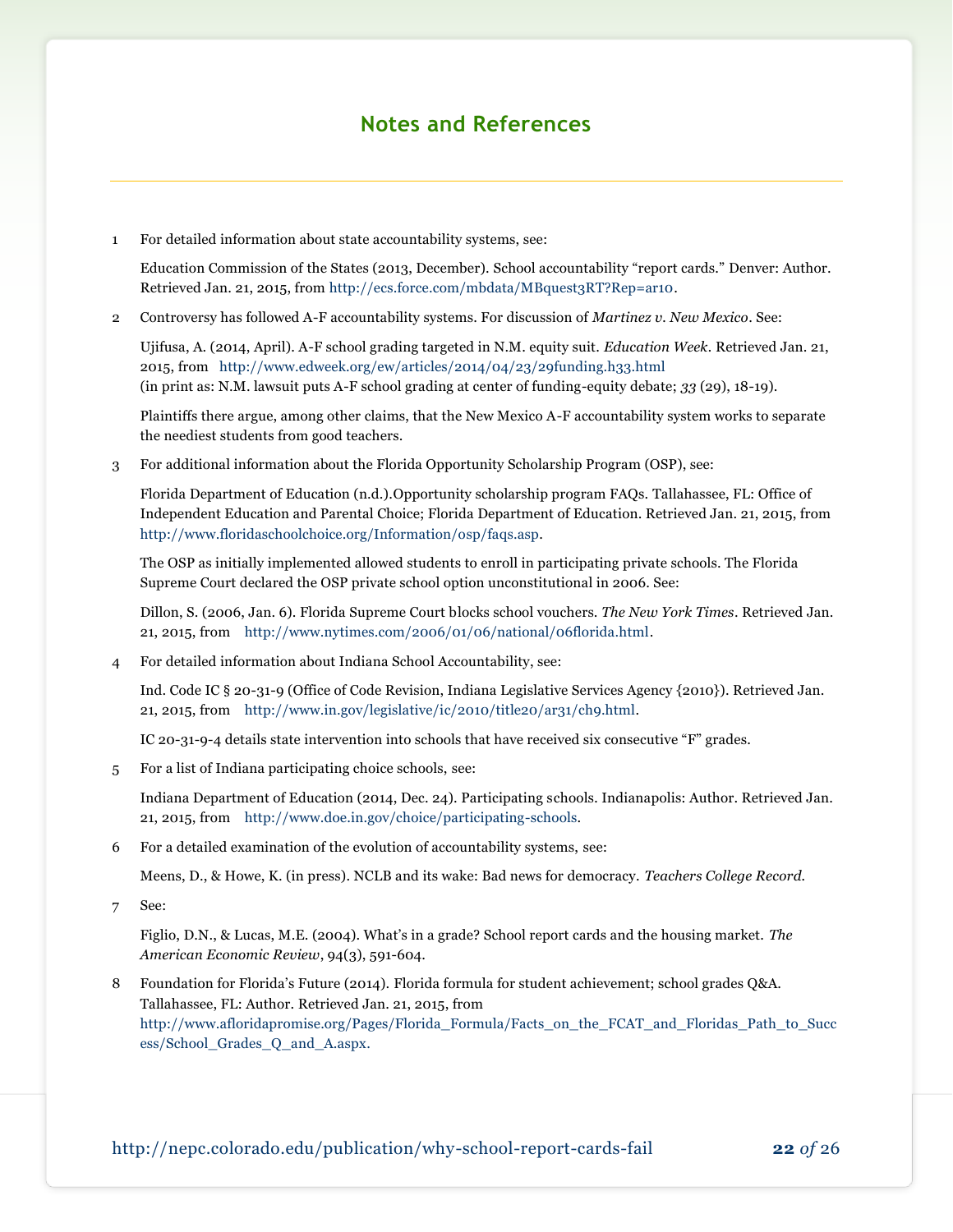- 9 Arizona Department of Education (2013, July 30). *The A-F letter grade system.* Phoenix: Author, 12. Retrieved Jan. 21, 2015, from [http://www.azed.gov/research-evaluation/files/2013/08/2013-a-f-letter-grades-guide-for-parents.pdf.](http://www.azed.gov/research-evaluation/files/2013/08/2013-a-f-letter-grades-guide-for-parents.pdf)
- 10 Utah State Senate (2013). FAQs. *Utah school grading.* Salt Lake City: Author. Retrieved Jan. 21, 2015, from [http://utahschoolgrading.com/faq/.](http://utahschoolgrading.com/faq/)
- 11 Utah State Senate (2013). FAQs. *Utah school grading.* Salt Lake City: Author. Retrieved Jan. 21, 2015, from [http://utahschoolgrading.com/faq/.](http://utahschoolgrading.com/faq/)
- 12 Utah State Senate (2013). FAQs. *Utah school grading.* Salt Lake City: Author. Retrieved Jan. 21, 2015, from [http://utahschoolgrading.com/faq/.](http://utahschoolgrading.com/faq/)
- 13 Utah State Senate (2013). FAQs. *Utah school grading.* Salt Lake City: Author. Retrieved Jan. 21, 2015, from [http://utahschoolgrading.com/faq/.](http://utahschoolgrading.com/faq/)

See also the video embedded at:

Utah State Senate (2013).School grading 101. *Utah school grading.* Salt Lake City: Author. Retrieved Jan. 21, 2015, fro[m http://utahschoolgrading.com/101/.](http://utahschoolgrading.com/101/)

- 14 Indiana Department of Education (n.d.). *A-F school accountability FAQ.* Indianapolis: Author, 1. Retrieved Jan. 21, 2015, from [http://www.svcs.k12.in.us/Downloads/revised-f-faq-101712.pdf.](http://www.svcs.k12.in.us/Downloads/revised-f-faq-101712.pdf)
- 15 West Virginia Department of Education (n.d.). *West Virginia's A though F school grading system FAQs*. Charleston, WV: author, 1. Retrieved Jan. 21, 2014, from [http://static.k12.wv.us/a-f/a-f\\_faqs\\_flyer.pdf.](http://static.k12.wv.us/a-f/a-f_faqs_flyer.pdf)
- 16 For Students First A-F grades and GPA scores, see:

Students First (2014). *State Policy Report Card 2014.* Sacramento, CA: Author. Retrieved Jan. 21, 2014, from [http://reportcard.studentsfirst.org/.](http://reportcard.studentsfirst.org/)

For grade and GPA methodology, see:

Students First (2014). 2014 SPRC Methodology. *State Policy Report Card 2014.* Sacramento, CA: Author. Retrieved Jan. 21, 2014, from [http://reportcard.studentsfirst.org/assets/2014Methodology.pdf.](http://reportcard.studentsfirst.org/assets/2014Methodology.pdf)

- 17 Students First (2014). Pillar: Empower Parents. *State Policy Report Card 2014.* Sacramento, CA: Author. Retrieved Jan. 21, 2014, from [http://reportcard.studentsfirst.org/policy/empower\\_parents/empower\\_parents\\_with\\_information](http://reportcard.studentsfirst.org/policy/empower_parents/empower_parents_with_information)
- 18 Ladner, M., & Myslinksi, D.J. (2014). *Report card on American education*. Arlington, VA: American Legislative Exchange Council, 2.
- 19 The Oklahoma Center for Education Policy and The Center for Educational Research and Evaluation (2013, January). *An examination of the Oklahoma state department of education's report card*. Norman and Stillwater, OK: OCEP and CERE;

The Oklahoma Center for Education Policy and The Center for Educational Research and Evaluation. (October 2013). *Oklahoma school grades: Hiding "poor" achievement*. Norman and Stillwater, OK: OCEP and CERE.

- 20 The Ohio A-F accountability system does not yet assign single composite letter grades to express school quality. Single letter grades will be assigned to schools beginning in 2016. Now the Ohio A-F system assigns a variety of letter grades to schools for different outcomes: achievement, progress, graduation rate, gap closing, and so on.
- 21 The Oklahoma Center for Education Policy and The Center for Educational Research and Evaluation (2013, January). *An examination of the Oklahoma state department of education's report card*. Norman and Stillwater, OK: OCEP and CERE, 12.

http://nepc.colorado.edu/publication/why-school-report-cards-fail **23** *of* 26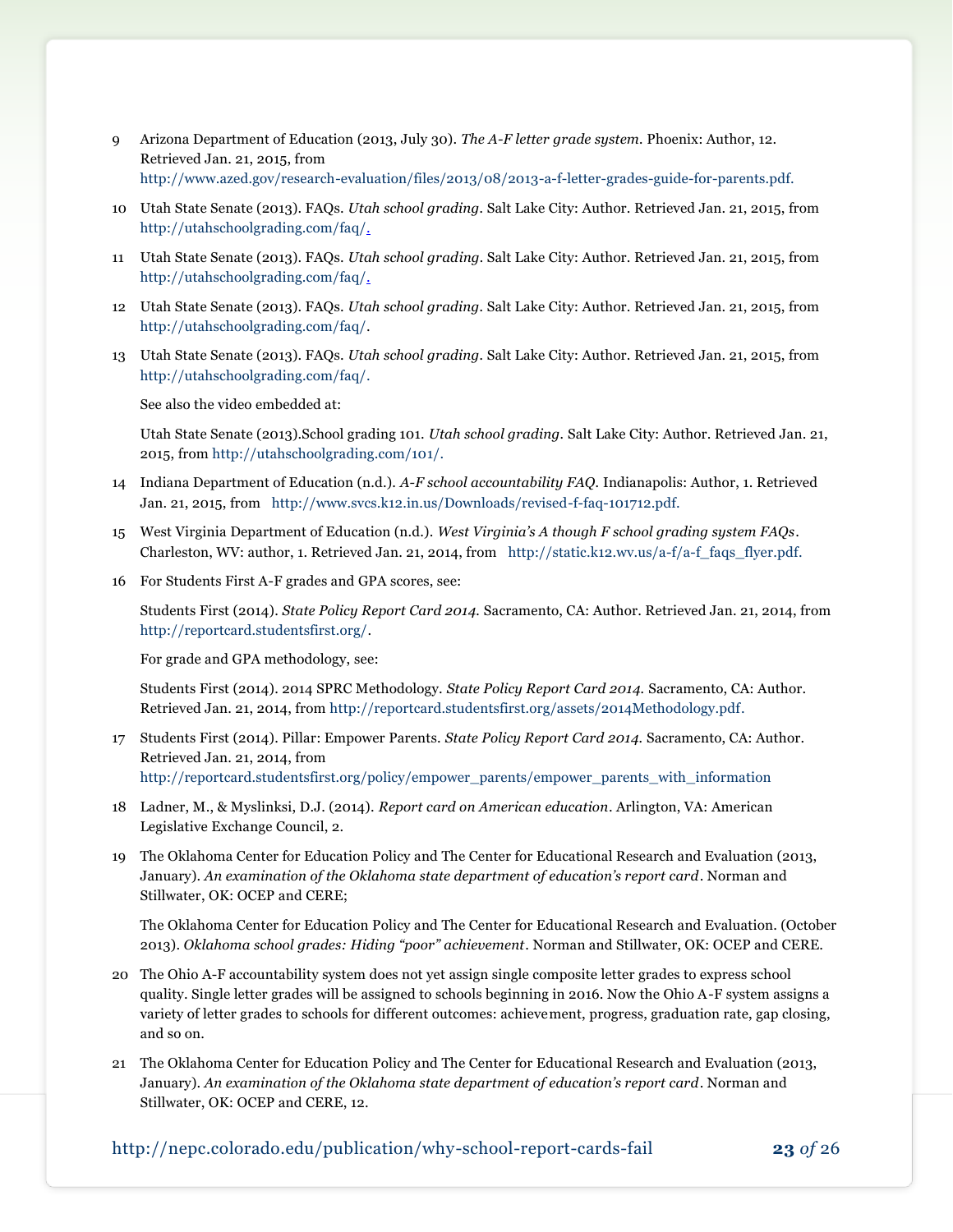- 22 Dean Ho, A. (2008). The problem with "proficiency": Limitations of statistics and policy under No Child Left Behind. *Educational Researcher*, 37(6), 351-360.
- 23 The Oklahoma Center for Education Policy and The Center for Educational Research and Evaluation. (2013, October). *Oklahoma school grades: Hiding "poor" achievement*. Norman and Stillwater, OK: OCEP and CERE, 12-14.
- 24 In Oklahoma, 33% of the grade in based on status achievement scores and another 34% is based on student growth as a function achievement scores. In all states in which we were able to determine the weightings, achievement scores are heavily weighed, accounting for a least 50% and often more. See the table for more detail.
- 25 The Oklahoma Center for Education Policy and The Center for Educational Research and Evaluation. (2013, October). *Oklahoma school grades: Hiding "poor" achievement*. Norman and Stillwater, OK: OCEP and CERE, 13.
- 26 The Oklahoma Center for Education Policy and The Center for Educational Research and Evaluation (2013, October). *Oklahoma school grades: Hiding "poor" achievement*. Norman and Stillwater, OK: OCEP and CERE, 5.
- 27 Coleman, J.S., Campbell, E.Q., Hobson, C.J., McPartland, J., Mood, A.M., Weinfred, F.D., & York, R.L. (1966). *Equality of Educational Opportunity*. Washington, D.C.: U.S. Department of Health, Education & Welfare.
- 28 Borman, G., & Dowling, M. (2010). Schools and inequality: A multilevel analysis of Coleman's equality of educational opportunity data. *Teachers College Record*, 122(5), 1201-1246.
- 29 The majority of available evidence reveals that approximately sixty percent of achievement outcomes is explained by factors outside of classrooms and schools. See, for example:

Rowan, B., Correnti, R., & Miller, R. (2002). What large-scale survey research tells us about teacher effects on student achievement: Insights from the Prospects Study of Elementary Schools. *Teachers College Record*, *104*(8), 1525-1567;

Nye, B., Konstantopoulos, S., & Hedges, L.V. (2004). How large are teacher effects? *Educational Evaluation and Policy Analysis*, *26*(3), 237-257;

Rockoff, J.E. (2004). The impact of individual teachers on student achievement: Evidence from panel data. *The American Economic Review*, *94*(2), 247-252.

- 30 The Oklahoma Center for Education Policy and The Center for Educational Research and Evaluation (2013, January). *An examination of the Oklahoma state department of education's report card*. Norman and Stillwater, OK: OCEP and CERE, 5.
- 31 The Oklahoma Center for Education Policy and The Center for Educational Research and Evaluation (2013, January). *An examination of the Oklahoma state department of education's report card*. Norman and Stillwater, OK: OCEP and CERE, 15.
- 32 The Oklahoma Center for Education Policy and The Center for Educational Research and Evaluation (2013, October). *Oklahoma school grades: Hiding "poor" achievement*. Norman and Stillwater, OK: OCEP and CERE, 8.
- 33 See Mikulecky, M., & Christie, K. (2014). *Rating states, grading schools: What parents and experts say states should consider to make school accountability systems meaningful.* Denver, Co: Education Commission of the States, 9-13.

http://nepc.colorado.edu/publication/why-school-report-cards-fail **24** *of* 26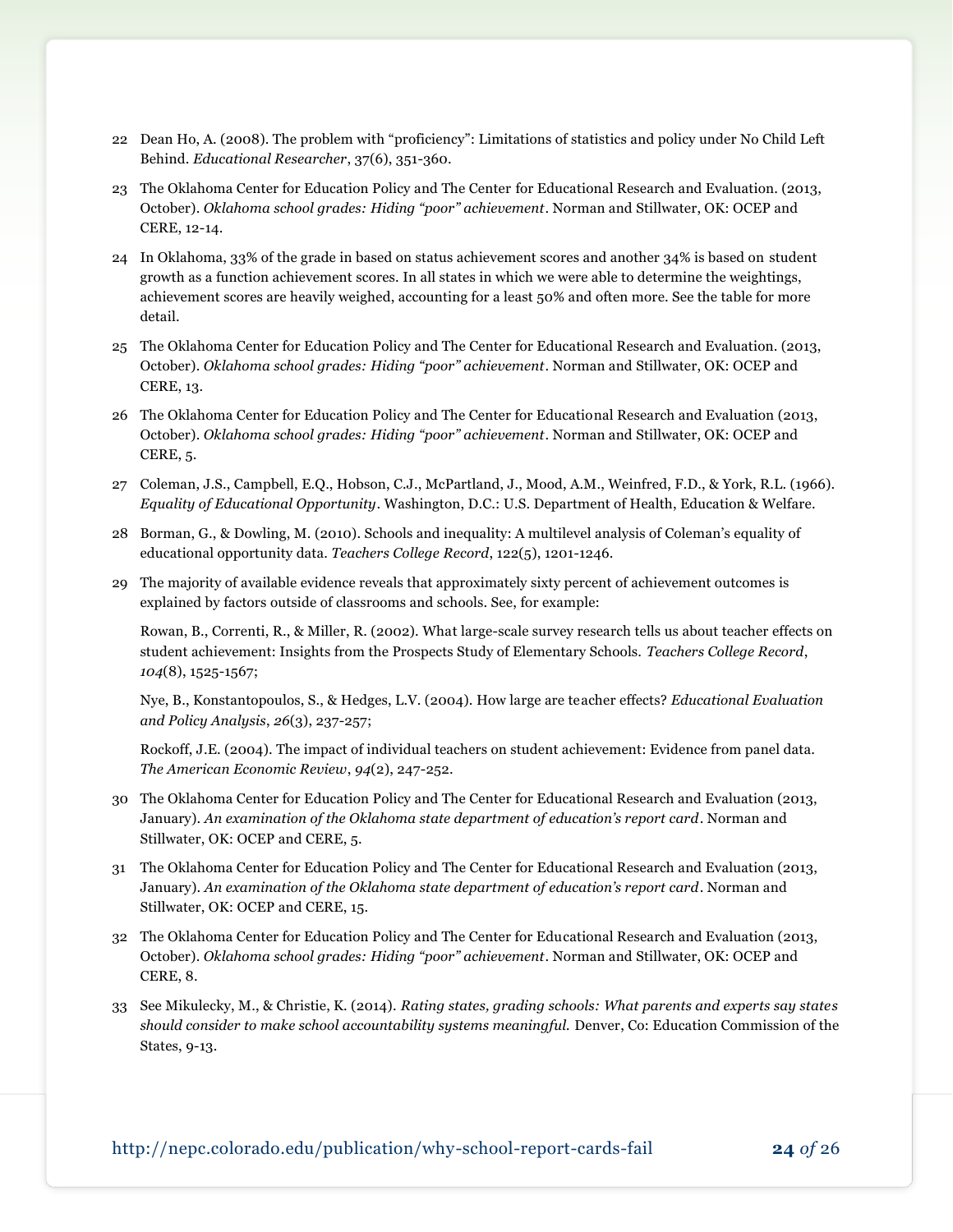- 34 The Oklahoma Center for Education Policy and The Center for Educational Research and Evaluation. (2013, January). *An examination of the Oklahoma state department of education's report card*. Norman and Stillwater, OK: OCEP and CERE, 18.
- 35 For detailed information about A-F school grade measures in each state, see:

Education Commission of the States (2013, December). School accountability "report cards." Denver: Author. Retrieved Jan. 21, 2015, from [http://ecs.force.com/mbdata/MBquest3RT?Rep=ar10.](http://ecs.force.com/mbdata/MBquest3RT?Rep=ar10)

36 See, for example:

Students First (n.d.). *Empowering parents with data: School report cards.* Sacramento: Author. Retrieved Jan. 21, 2015, from http://edref.3cdn.net/7f6ad0c1a7ad374c0f com6idps5.pdf.

37 See, for example:

Arizona Department of Education (2013, July 30). *The A-F letter grade system.* Phoenix: Author, 12. Retrieved Jan. 21, 2015, from [http://www.azed.gov/research-evaluation/files/2013/08/2013-a-f-letter-grades-guide-for-parents.pdf.](http://www.azed.gov/research-evaluation/files/2013/08/2013-a-f-letter-grades-guide-for-parents.pdf)

38 See, for example:

Utah State Senate (2013). FAQs. *Utah school grading.* Salt Lake City: Author. Retrieved Jan. 21, 2015, from [http://utahschoolgrading.com/faq/.](http://utahschoolgrading.com/faq/)

- 39 Rhodes, J.H. (2014). Learning citizenship? How state education reforms affect parents' political attitudes and behavior. *Political Behavior* (forthcoming). Rhodes' review of the existing literature revealed little empirical investigation into the effects of school accountability reform on democratic politics.
- 40 Rhodes, J.H. (2014). Learning citizenship? How state education reforms affect parents' political attitudes and behavior. *Political Behavior* (forthcoming)*,* 3.
- 41 Rhodes, J.H. (2014). Learning citizenship? How state education reforms affect parents' political attitudes and behavior. *Political Behavior* (forthcoming)*,* 3.
- 42 A-F school grading systems meet many of Rhodes' criteria for determining which accountability systems count as "highly developed" and thereby suppress parental participation. These highly developed accountability systems include: (1) school ratings to measure school performance, (2) a statewide student-identification system, allowing the state to link student test scores with schools or teachers, (3) rewards for high-performing or improving schools, (4) assistance to low-performing schools, and (5) sanctions for lower-performing schools. Thus Rhodes' arguments apply broadly to A-F systems.
- 43 See:

American Educational Research Association (2000). AERA position statement on high-stakes testing in pre-k – 12 education. Washington, DC: Retrieved Jan. 21, 2015, from [http://www.aera.net/Default.aspx?TabId=11083.](http://www.aera.net/Default.aspx?TabId=11083)

- 44 Baker, E. L., Barton, P. E., Darling-Hammond, L., Haertel, E., Ladd, H. F. Linn, R. L., Ravitch, D. Rothstein, R. Shavelson, R. J., & Shepard, L. A. (2010). *Problems with the use of student test scores to evaluate teachers*. Washington, DC: The Economic Policy Institute.
- 45 The Oklahoma Center for Education Policy and The Center for Educational Research and Evaluation. (October 2013). *Oklahoma school grades: Hiding "poor" achievement*. Norman and Stillwater, OK: OCEP and CERE, 27.